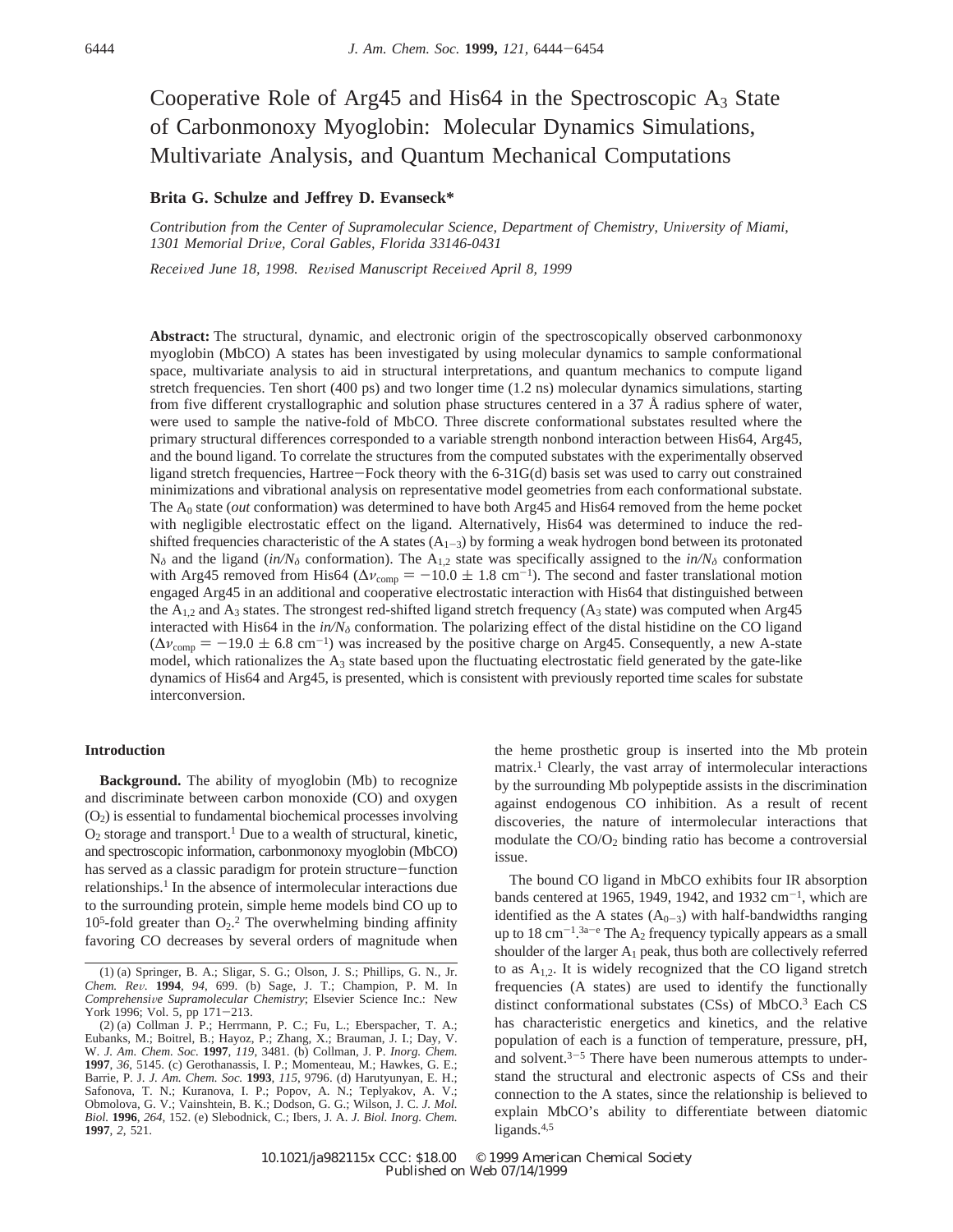#### *Spectroscopic A3 State of Carbonmonoxy Myoglobin J. Am. Chem. Soc., Vol. 121, No. 27, 1999* 6445

Early neutron<sup>6</sup> and X-ray crystallographic<sup>7</sup> structures indicate that steric interference from the hydrophobic pocket (see Figure 1) was the origin of the MbCO ligand discrimination.2 Recent work by Collman<sup>2a,b</sup> and others<sup>2c</sup> on a series of Mb active site porphyrin analogues and high-resolution crystallographic studies<sup>2d</sup> on carbonmonoxy leghemoglobin indirectly support the steric arguments for ligand discrimination in Mb. In addition, photoselection experiments give a correlation between each MbCO A state and unique CO ligand tilt angle.<sup>8</sup> This suggests that CSs can be distinguished based on different degrees of steric hindrance presented to the CO ligand. However, the conclusions of an increasing number of studies are inconsistent with a steric interpretation of ligand distortion. Instead, the polarity of the heme pocket distal residues is believed to influence the bond

(3) (a) Caughey, W. S.; Alben, J. O.; McCoy, S.; Boyer, S. H.; Carache, S.; Hathaway, P. *Biochemistry* **1969**, *8*, 59. (b) Austin, R. H.; Beeson, K. W.; Eisenstein, L.; Frauenfelder, H.; Gunsalus, I. C.; Marshall, V. P. *Science* **1973**, *181*, 541. (c) Austin, R. H.; Beeson, K. W.; Eisenstein, L.; Frauenfelder, H.; Gunsalus, I. C. *Biochemistry* **1975**, *14*, 5355. (d) Alberding, N.; Austin, R. H.; Chan, S. S.; Eisenstein, L.; Frauenfelder, H.; Gunsalus, I. C.; Nordlund, T. M. *J. Chem. Phys.* **1976**, *65*, 4701. (e) Caughey, W. S.; Shimada, H.; Choc, M. G.; Tucker, M. P. *Proc. Natl. Acad. Sci. U.S.A.* **1981**, *78*, 2903. (f) Doster, W.; Beece, D.; Bowne, S. F.; DiIorio, E. E.; Eisenstein, L.; Frauenfelder, H.; Reinisch, L.; Shyamsunder, E.; Winterhalter, K. H.; Yue, K. T. *Biochemistry* **1982**, *21*, 4831. (g) Agmon, N. Hopfield, J. J. *J. Chem. Phys.* **1983**, *79*, 2042. (h) Young, R. D.; Bowne, S. F. *J. Chem. Phys.* **1984**, *81*, 3730. (i) Ansari, A.; Berendzen, J.; Braunstein, D.; Cowen, B. R.; Frauenfelder, H.; Hong, M. K.; Iben, E. T.; Johnson, J. B.; Ormos, P.; Sauke, T. B.; Scholl, R.; Schulte, A.; Steinbach, P. J.; Vittitow, J.; Young, R. D. *Biophys. Chem.* **1987**, *26*, 337. (j) Steinbach, P. J.; Ansari, A.; Berendzen, J.; Braunstein, D.; Chu, K.; Cowen, B. R.; Ehrenstein, D.; Frauenfelder, H.; Johnson, J. B.; Lamb, D. C.; Luck, S.; Mourant, J. R.; Nienhaus, G. U.; Ormos, P.; Philipp, R.; Xie, A.; Young, R. D. *Biochemistry* **1991**, *30*, 3988. (k) Mourant, J. R.; Braunstein, D.; Chu, K.; Frauenfelder, H.; Nienhaus, G. U.; Ormos, P.; Young, R. D. *Biophys. J.* **1993**, *65*, 1496. (l) Post, F.; Doster, W.; Karvounis, G.; Settles, M. *Biophys. J.* **1993**, *64*, 1833. (m) Mayer, E. *Biophys. J.* **1994**, *67*, 862. (n) Gilch, H.; Dreybrodt, W.; Schweitzer-Stenner, R. *Biophys. J.* **1995**, *69*, 214. (o) Zharikov, A. A.; Fischer, S. F. *Chem. Phys. Lett.* **1996**, *263*, 749. (p) Johnson, J. B.; Lamb, D. C.; Frauenfelder, H.; Müller, J. D.; McMahon, B.; Nienhaus, G. U.; Young, R. D. *Biophys. J.* **1996**, *71*, 1563. (q) Galkin, O.; Buchter, S.; Tabirian, A.; Schulte, A. *Biophys. J.* **1997**, *73*, 2752. (r) Franzen, S.; Boxer, S. G. *J. Biol. Chem.* **1997**, *272*, 9655. (s) Tian, W. D.; Sage, J. T.; Champion, P. M.; Chien, E.; Silgar, S. G. *Biochemistry* **1996**, *35*, 3487.

(4) (a) Makinen, M.; Houtchens, R. A.; Caughey, W. S. *Proc. Natl. Acad. Sci. U.S.A.* **1979**, *76*, 6042. (b) Li, X.-Y.; Spiro, T. G. *J. Am. Chem. Soc.* **1988**, *110*, 6024. (c) Braunstein, D.; Ansari, A.; Berendzen, J.; Cowen, B. R.; Egeberg, K. D.; Frauenfelder, H.; Hong, M. K.; Ormos, P.; Sauke, T. B.; Scholl, R.; Schulte, A.; Sligar, S. G.; Springer, B. A.; Steinbach, P. J.; Young, R. D. *Proc. Natl. Acad. Sci. U.S.A.* **1988**, *85*, 8497. (d) Oldfield, E.; Guo, K.; Augspurger, J. D.; Dykstra, C. E. *J. Am. Chem. Soc.* **1991**, *113*, 7537. (e) Park, K. D.; Guo, K.; Adebodun, F.; Chiu, M. L.; Sligar, S. G.; Oldfield, E. *Biochemistry* **1991**, *30*, 2333. (f) Braunstein, D. P.; Chu, K.; Egeberg, K. D.; Frauenfelder, H.; Mourant, J. R.; Nienhaus, G. U.; Ormos, P.; Sligar, S. G.; Springer, B. A.; Young, R. D. *Biophys. J.* **1993**, *65*, 2447.

(5) (a) Ray, G. B.; Li, X.-Y.; Ibers, J. A.; Sessler, J. L.; Spiro, T. G. *J. Am. Chem. Soc.* **1994**, *116*, 162. (b) Li, T.; Quillin, M. L.; Phillips, G. N., Jr.; Olson, J. S. *Biochemistry* **1994**, *33*, 1433. (c) Lim, M.; Jackson, T. A.; Anfinrud, P. A. *Science* **1995**, *269*, 962. (d) Navarro, A. M.; Maldonado, M.; Gonzalez-Lagoa, J.; Lopez-Mejia, R.; Lopez-Garriga, J.; Colon, J. L. *Inorg. Chim. Acta* **1996**, *243*, 161. (e) Unno, M.; Christian, J. F.; Olson, J. S.; Sage, J. T.; Champion, P. M. *J. Am. Chem. Soc.* **1998**, *120*, 2670. (f) McMahon, M. T.; deDios, A. C.; Godbout, N.; Salzmann, R.; Laws, D. D.; Le, H.; Havlin, R. H.; Oldfield, E. *J. Am. Chem. Soc.* **1998**, *120*, 4784. (g) Christina, J. F.; Unno, M.; Sage, J. T.; Champion, P. M. *Biochemistry* **1997**, *36*, 11198. (h) Olson, J. S.; Phillips, G. N., Jr. *J. Biol. Inorg. Chem.* **1997**, *2*, 544. (i) Spiro, T. G.; Kozlowski, P. M. *J. Biol. Inorg. Chem.* **1997**, *2*, 516.

(6) (a) Cheng, X.; Schoenborn, B. P. *Acta Crystallogr.* **1990**, *B46*, 195. (b) Cheng, X.; Schoenborn, B. P. *J. Mol. Biol.* **1991**, *220*, 381.

(7) Kuriyan, J.; Wilz, S.; Karplus, M.; Petsko, G. A. *J. Mol. Biol.* **1986**, *192*, 133.

(8) (a) Ormos, P.; Braunstein, D.; Frauenfelder, H.; Hong, M. K.; Lin, S.-L.; Sauke, T. B.; Young, R. D. *Proc. Natl. Acad. Sci.* **1988**, *85*, 8492. (b) Hong, M. K.; Braunstein, D.; Cowen, B. R.; Frauenfelder, H.; Iben, I. E. T.; Mourant, J. R.; Ormos, P.; Scholl, R.; Schulte, A.; Steinbach, P. J.; Xie, A.-H.; Young, R. D. *Biophys. J.* **1990**, *58*, 429. (c) Moore, J. N.; Hansen, P. A.; Hochstrasser, R. M. *Proc. Natl. Acad. Sci.* **1988**, *85*, 5062.



**Figure 1.** Schematic of MbCO heme pocket created from the X-ray crystallographic structure<sup>7</sup> with WebLab viewer.<sup>46</sup>

order of the ligand through electrostatic interactions.1,4,5,10-12c,d In addition,  $v_{\text{CO}}$  and  $v_{\text{FeC}}$  are inversely proportional to each other, suggesting that the electronic distribution in the  $Fe-C-O$  unit is responsible for frequency shifts rather than a steric bending.<sup>5a</sup> Interpretation of recent crystallographic,<sup>13</sup> spectroscopic,<sup>5,10,11</sup> and theoretical<sup>9,12c,d</sup> information shows that the originally reported large magnitude of  $Fe$ -CO ligand distortion<sup>6,7</sup> was overestimated. Currently, the majority of experimental and theoretical studies agree that the electronic environment of the CO ligand is controlled by changes in pH, temperature, pressure, and solvent, which in turn determines the different red-shifted IR absorption frequencies of the bound ligand (A states). Consequently, several models have been proposed to explain the A states in terms of a changing electrostatic field around the ligand.4d,5a,b,12b,19c However, most of these mechanisms involve a change in protonation that contradicts the time scales established for A-state interconversion.<sup>3p</sup>

(12) (a) Kushkuley, B.; Stavrov, S. S. *Biophys. J.* **1996**, *70*, 1214. (b) Kushkuley, B.; Stavrov, S. S. *Biophys. J.* **1997**, *72*, 899. (c) Jewsbury, P.; Yamamoto, S.; Minato, T.; Saito, M.; Kitagawa, T. *J. Phys. Chem.* **1995**, *99*, 12677. (d) Ghosh, A.; Bocian, D. F. *J. Phys. Chem.* **1996**, *100*, 6363. (e) Straub, J.; Karplus, M. *Chem. Phys.* **1991**, *158*, 221. (f) Augspurger, J. D.; Dykstra, C. E.; Oldfield, E. *J. Am. Chem. Soc.* **1991**, *113*, 2447. (g) Ma, J.; Huo, S.; Straub, J. E. *J. Am. Chem. Soc.* **1997**, *119*, 2541. (h) Rovira, C.; Kunc, K.; Hutter, J.; Ballone, P.; Parrinello, M. *J. Phys. Chem. A* **1997**, 101, 8914.

(13) Quillin, M. L.; Arduini, R. M.; Olson, J. S.; Phillips, G. N., Jr. *J. Mol. Biol.* **1993**, *234*, 140.

(14) O¨sapay, K.; Theriault, Y.; Wright, P. E.; Case, D. A. *J. Mol. Biol.* **1994**, *244*, 183.

(15) (a) Bashford, D.; Case, D. A.; Dalvit, C.; Tennant, L.; Wright, P. E. *Biochemistry* **1993**, *32*, 8045. (b) Bhattacharya, S.; Sukits, S. F.; MacLaughlin, K. L.; Lecomte, J. T. J. *Biophys. J.* **1997**, 73, 3230. (c) Bhattacharya, S.; Lecomte, J. T. J. *Biophys. J.* **1997**, *73*, 3241.

<sup>(9) (</sup>a) Jewsbury, P.; Kitagawa, T. *Biophys. J.* **1994**, *67*, 2236. (b) Spiro, T.; Kozlowski, P. M. *J. Am. Chem. Soc.* **1998**, *120*, 4524.

<sup>(10) (</sup>a) Ivanov, D.; Sage, J. T.; Keim, M.; Powell, J. R.; Asher, S. A.; Champion, P. M. *J. Am. Chem. Soc.* **1994**, *116*, 4139. (b) Sage, J. T.; Jee, W. *J. Mol. Biol.* **1997**, *274*, 21.

<sup>(11) (</sup>a) Rector, K. D.; Rella, C. W.; Hill, J. R.; Kwok, A. S.; Sligar, S. G.; Chien, E. Y. T.; Dlott, D. D.; Fayer, M. D. *J. Phys. Chem. B* **1997**, *101*, 1468. (b) Morikis, D.; Champion, P. M.; Springer, B. A.; Sligar, S. G. *Biochemistry* **1989**, *28*, 4791. (c) Tian, W. D.; Sage, J. T.; Champion, P. M. *J. Mol. Biol.* **1993**, *233*, 155.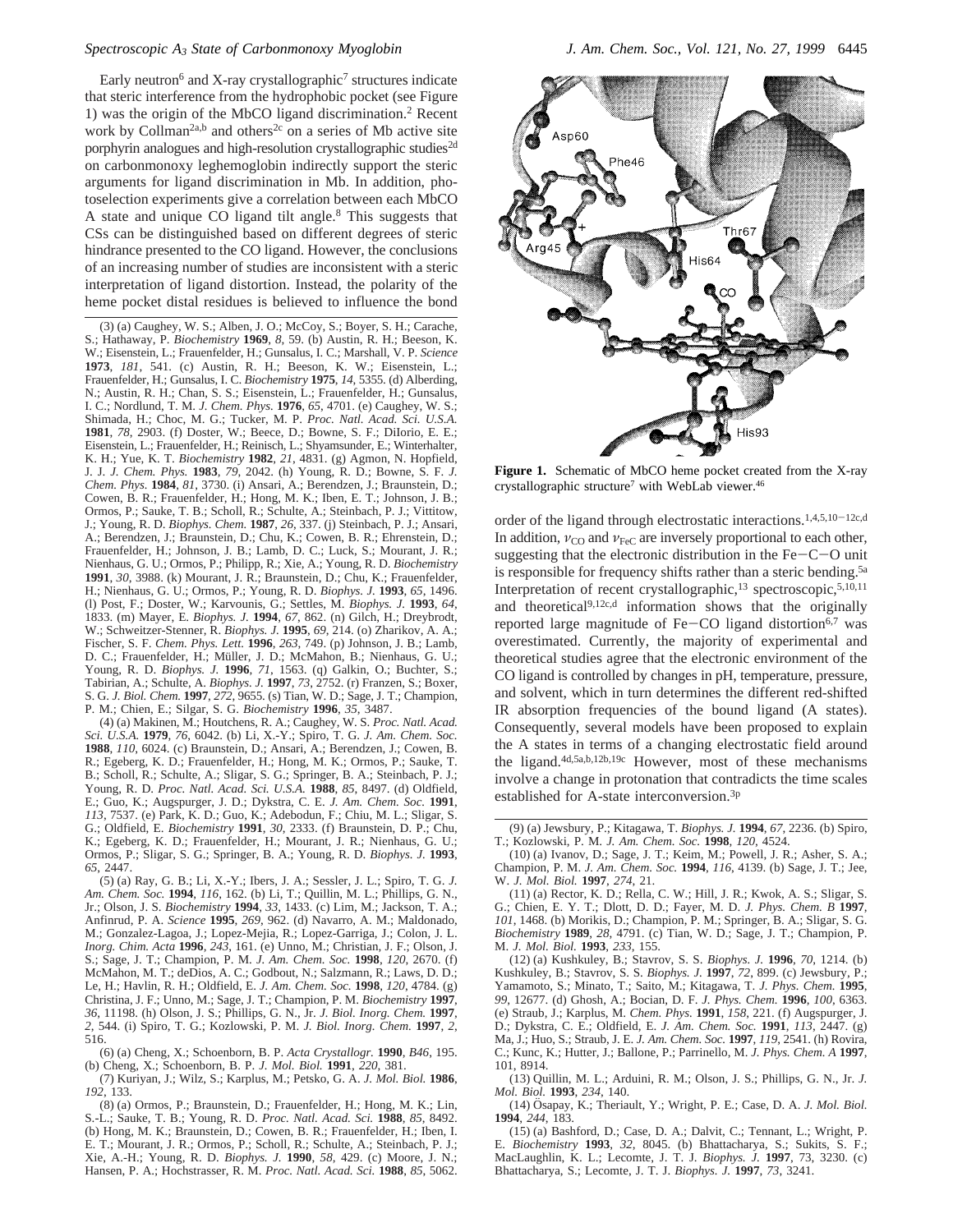The most probable candidate to change its conformation in the immediate ligand environment is  $His64^{1,9}$  (distal histidine), which is relatively flexible as confirmed by its X-ray B-factors.<sup>7</sup> His64 moves significantly and changes the electronic environment of the CO ligand. As suggested initially by single-crystal Raman spectroscopy,<sup>16e</sup> and later confirmed by an X-ray structure of MbCO at pH 4,<sup>16a</sup> His64 was found to swing out of the pocket and open a channel to the binding site. Furthermore, His64 is thought to control ligand entry, since the heme iron is buried deep within the protein and some type of gating mechanism must be assumed to allow ligand access.<sup>16b</sup> Later, Case and Karplus showed that the energy barrier for ligand escape decreases when His64 moves out of the heme pocket.<sup>16c,d</sup> In addition, the mobility of His64 increases with decreasing size of residue 46, allowing it to rotate about its C*<sup>â</sup>*-C*<sup>γ</sup>* bond or to swing out and away from the ligand.17 In the X-ray structure of the Phe46Val mutant, His64 is refined in two positions, inside and outside of the heme pocket.<sup>17</sup> Furthermore, mutation of His64 leads to the disappearance of the  $A_{1-3}$  bands, and to an increase of  $A_0$  intensity.  $4f,5b,11b$  This is interpreted such that the outward position of His64 corresponds to the  $A_0$  state. Mutating the residues from the CD corner (Phe43, Arg45, and Phe46) leads to more complex responses, but always correlates with a net increase of the  $A_0$  band, which is thought to arise from the outward movement of His64.<sup>4f,5b</sup> No clear correlation between mutation of individual residues and the relative intensities of the  $A_{1-3}$  states has been reported. The importance of His64 is clear, but the influence of other heme pocket residues on the structure and function of MbCO is less straightforward.

Since experimental methods do not describe the A-state phenomenon unambiguously, several theoretical studies have been employed to better understand the A-state origin. Augspurger et al. used high-level ab initio calculations to establish a correlation between external electric perturbations and  $v_{\text{CO}}$ .<sup>12f</sup> Similarly, Straub and Karplus recognized the importance of the distal histidine and its protonation state upon  $v_{\text{CO}}$  of photodissociated CO.<sup>12e</sup> They used Hartree-Fock calculations to deduce that the B-state frequency shifts originate from a His64 hydrogen bond with the ligand. The CO distortion, energetics, and vibrational characteristics of the  $Fe-C-O$  unit have been studied with density functional theory on a model consisting of a porphine, imidazole, and CO.12d Proximal His93 tilting by 15° from the minimum did not affect the CO orientation, which is in contrast to that reported by Jewsbury et al.<sup>12c</sup> Kushkuley and Stavrov have reported a systematic investigation of  $v_{\text{CO}}$ dependency on the porphyrin ring, CO distortion, Fe atom position in the porphyrin, and external point charges.<sup>12a,b</sup> Similar to Augspurger et al., the most significant effect on *ν*<sub>CO</sub> and NMR parameters came from electrostatic interactions between the ligand and a positive point charge. Consequently, the authors

(17) Lai, H. H.; Li, T.; Lyons, D. S.; Phillips, G. N., Jr.; Olson, J. S.; Gibson, Q. H. *Proteins: Struct. Funct. Gen.* **1995**, *22*, 322.

(18) (a) Brooks, C. L., III; Karplus, M.; Pettit, B. M. *Proteins: A Theoretical Perspecti*V*e of Dynamics, Structure, and Thermodynamics. Ad*V*ances in Chemical Physics*; J. Wiley & Sons: New York, 1988; Vol. LXXI*.* (b) McCammon, J. A.; Harvey, S. C. *Dynamics of proteins and nucleic acids*; Cambridge University Press: Cambridge, 1987.

(19) (a) Elber, R.; Karplus, M. *Science* **1987**, *235*, 318. (b) Frauenfelder, H.; Sligar, S. G.; Wolynes, P. G. *Science* **1991**, *254*, 1598. (c) Nienhaus, G. U.; Müller, J. D.; McMahon, B. H.; Frauenfelder, H. *Physica D* 1997, *107*, 297. (d) Leeson, D. T.; Wiersman, D. A.; Fritsch, K.; Friedrich, J. *J. Phys. Chem. B* **1997**, *101*, 6331.

concluded that the  $A_0$  state involved His64 displaced from the hydrophobic pocket, and that the  $A_{1-3}$  states involved direct interactions between the ligand and His64 tautomers.<sup>12a,b</sup> Interestingly, the  $A_3$  state was thought to arise from His64 with partial positive charge buildup due to interaction with an unidentified amino acid.

Given the physiological importance and controversial understanding of how myoglobin recognizes and discriminates between diatomic ligands, it is both appropriate and timely to develop a simple and unified understanding of A-state interconversion. Multivariate analysis is used to interpret the complex structural variation from multiple MD trajectories. Quantum mechanical calculations are used to estimate the vibrational frequency changes in the CO ligand from representative CS structures. As a result, a new structure-function model based upon the distal face consistent with previously reported structural and kinetic data is proposed to explain the spectroscopic A states of MbCO. For the first time, Arg45 is invoked to explain the origin of the  $A_3$  state.

#### **Methodology**

**Atomic Coordinates.** Five high-resolution structures of sperm-whale MbCO were selected from the Brookhaven Protein Data Bank:<sup>33</sup> both conformations of an X-ray structure at 1.5 Å resolution where 7 residues

(21) (a) Dagett, V.; Levitt, M. *Annu. Re*V*. Biophys. Biomol. Struct.* **<sup>1993</sup>**, *22*, 353. (b) Troyer, J. M.; Cohen, F. E. *Proteins: Struct. Funct. Gen.* **1995**, *23*, 97. (c) Ciocchetti, A.; Bizzarri, A. R.; Cannistraro, S. *Biophys. Chem.* **1997**, *69*, 185. (d) van Gunsteren, W. F.; Hunenbeger, P. H.; Mark, A. E.; Smith, P. E.; Tironi, I. G. *Comput. Phys. Commun.* **1995**, *91*, 305. (e) Cheatham, T. E.; Kollman, P. A. *J. Mol. Biol.* **1996**, *259*, 434.

(22) (a) Elofsson, A.; Nilsson, L. *J. Mol. Biol.* **1993**, *233*, 766. (b) Straub, J. E.; Rashkin, A. B.; Thirumalai, D. *J. Am. Chem. Soc.* **1994**, *116*, 2049. (c) Auffinger, P.; Westhof, E. *Biophys. J.* **1996**, *71*, 940. (d) Caves, L. S. D.; Evanseck, J. D.; Karplus, M. *Protein Sci.* **1998**, *7*, 649. (e) Carlson, M. L.; Regan, R. M.; Gibson, Q. H. *Biochemistry* **1996**, *35*, 1125.

(23) Kirkpatrick, S.; Gelatt, C. D.; Vecchi, M. P. *Science* **1983**, *220*,

(24) Grubmu¨ller, H. *Phys. Re*V*. E* **<sup>1995</sup>**, *<sup>52</sup>*, 2893. (25) Elber, R.; Karplus, M. *J. Am. Chem. Soc.* **1990**, *112*, 9161.

(26) Straub, J. E.; Thirumalai, D. *Proteins: Struct. Funct. Gen.* **1993**, *15*, 360.

(27) (a) Manly, B. F. J. *Multi*V*ariate Statistical Methods*; Chapman & Hall: London, 1995. (b) Joliffe, I. T. *Principal Component Analysis*; Springer-Verlag: New York, 1986. (c) Krzanowski, W. J. *Principles of multivariate analysis: A user's perspective; Oxford University Press:* Oxford, 1988.

(28) Koradi, R.; Billeter, M.; Wu¨thrich, K. J. *J. Mol. Graphics* **1996** 14, 51.

(29) Edwards, S. L.; Poulos, T. L. *J. Biol. Chem.* **1990** 265, 2588.

(30) (a) Diamond, R. *J. Mol. Biol.* **1974**, *82*, 371. (b) Levitt, M. *J. Mol. Biol.* **1983**, *168*, 621. (c) Murray-Rust, P.; Raftery, J. *J. Mol. Graphics* **1985**, *3*, 50. (d) Caves, L. S. D.; Nguyen, D. T.; Hubbard, R. E. In *Molecular Dynamics: Applications in Molecular Biology*; Goodfellow, J., Ed.; Macmillan Press: London, 1991; pp 27-68. (e) Romo, T. D.; Clarage, J. B.; Sorensen, D. C.; Phillips, G. N. *Proteins: Struct. Funct. Gen.* **1995**, *22*, 311. (f) Becker, O. *Proteins: Struct. Funct. Gen.* **1997**, *27*, 213. (g) Abagyan, R.; Argos, P. *J. Mol. Biol.* **1992**, *225*, 519. (h) Murray-Rust, P.; Motherwell, S. *Acta Crystallogr.* **1978**, *B34*, 2534. (i) Domenicano, A.; Murray-Rust, P.; Vaciago, A. *Acta Crystallogr.* **1983**, *B39*, 457. (j) Susnow, R.; Schutt, C.; Rabitz, H. *J. Comput. Chem.* **1994**, *15*, 963. (k) Hayward, S.; Kitao, A.; Go, N. *Proteins: Struct. Funct. Gen.* **1995**, *23*, 177. (l) Garcia, A. E. *Phys. Re*V*. Lett.* **<sup>1992</sup>**, *<sup>68</sup>*, 2696.

(31) Brünger, A. T. X-PLOR, Version 2.1, Yale University, 1992.

(32) Bru¨nger, A. T.; Karplus, M. *Proteins: Struct. Func. Gen* **1988**, *4*, 148.

(33) (a) Abola, E. E.; Bernstein, F. C.; Byant, S. H.; Koetzle, T. F.; Weng, J. In *Protein Data Bank*; Allen, F. H., Bergerhoff, G., Sievers, R., Eds.; Data Commission of the International Union of Crystallography: Bonn/ Cambridge/Chester, 1987; p 107. (b) Bernstein, F. C.; Koetzle, T. F.; Williams, G. J. B.; Meyer, E. F.; Brice, M. D.; Rodgers, J. R.; Kennard, O.; Shimanouchi, T.; Tasumi, M. *J. Mol. Biol.* **1977**, *112*, 535.

<sup>(16) (</sup>a) Yang, F.; Phillips, G. N., Jr. *J. Mol. Biol.* **1996**, *256*, 762. (b) Perutz, M. F.; Mathews, F. S. *J. Mol. Biol.* **1966**, *21*, 199. (c) Case, D. A.; Karplus, M. *J. Mol. Biol.* **1979**, *132*, 343. (d) Kottalam, J.; Case, D. A. *J. Am. Chem. Soc.* **1988**, *110*, 7690. (e) Zhu, L.; Sage, J. T.; Rigos, A. A.; Morikis, D.; Champion, P. M. *J. Mol. Biol.* **1992**, *224*, 207. (f) Ramsden, J.; Spiro, T. G. *Biochemistry* **1989**, *28*, 3125.

<sup>(20) (</sup>a) Clarage, J. B.; Romo. T.; Andrews, B. K.; Pettitt, B. M.; Phillips, G. N., Jr. *Proc. Natl. Acad. Sci. U.S.A.* **1995**, *92*, 3288. (b) Hodel, A.; Simonson, T.; Fox, R. O.; Brunger, A. T. *J. Phys. Chem.* **1993**, *97*, 3409. (c) Caspar, D. *Structure* **1995**, *3*, 327. (d) Hunenbeger, P. H.; Mark, A. E.; van Gunsteren, W. F. *J. Mol. Biol.* **1995**, *252*, 492.

<sup>671. (24)</sup> Grubmüller, H. Phys. Rev. E 1995, 52, 2893.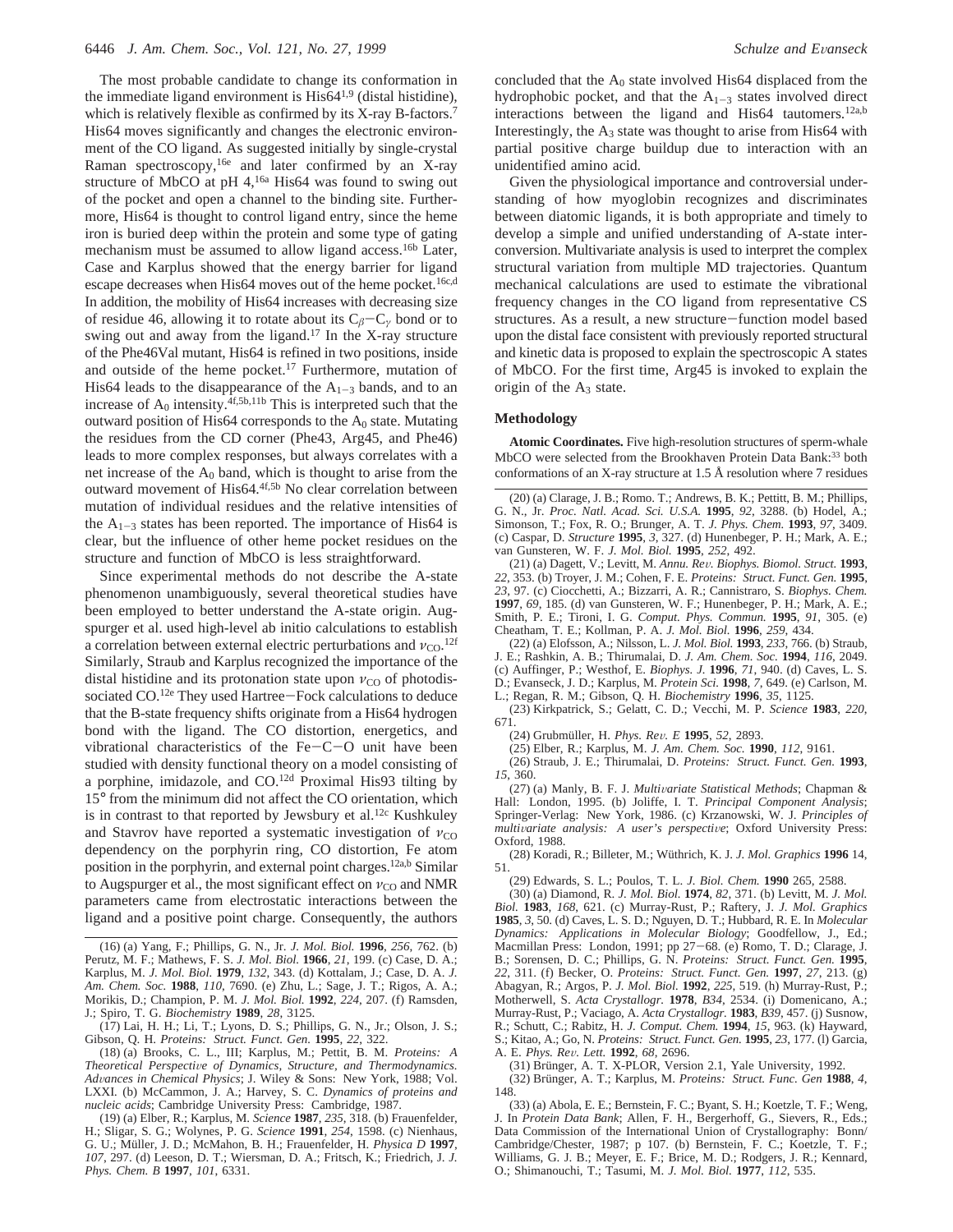

**Figure 2.** Schematic of the two His64 isomers used as starting points.

and the CO ligand were modeled in 2 conformations (entry 1MBC),<sup>7</sup> a neutron diffraction structure at 1.8 Å resolution (entry  $2MB5$ ),<sup>6</sup> and the first two NMR structures from a set of 12 conformations obtained at pH 5.7 (entry 1MYF).<sup>14</sup> Missing hydrogen atom positions were generated with the HBUILD algorithm.36 Of the 12 His residues, 8 were modeled in their protonated form (i.e., charge  $+1$ ) consistent with the NMR structures (residues 12, 36, 48, 81, 97, 113, 116 ,and 119).14 The other histidines residues, 24, 82, proximal (93), and distal (64), were assumed to have the proton at the  $N<sub>δ</sub>$  nitrogen (HSD).<sup>14</sup> The structures were used as starting points for five trajectories which are called Xray-A<sub>s</sub>, Xray-B<sub>s</sub>, Neutron<sub>s</sub>, NMR1<sub>s</sub>, and NMR2<sub>s</sub>. In addition, the distal His64 was rotated in each of the PDB structures about its <sup>C</sup>*<sup>â</sup>*-C*<sup>γ</sup>* bond (see Figure 2) and five additional trajectories were started from these conformations, called Xray-A<sub>s-r</sub>, Xray-B<sub>s-r</sub>, Neutron<sub>s-r</sub>,  $NMR1_{s-r}$ , and  $NMR2_{s-r}$ . A detailed explanation of this modification will be given in the Results Section.

**Simulation Protocol.** MD simulations were carried out with the EGO\_VIII software,<sup>47</sup> which employs a combined structure-adapted multipole method and multiple time step algorithm to efficiently calculate electrostatic forces so that no cutoff has to be employed. The CHARMM all-atom parameter set<sup>35</sup> was used. The crystal waters  $(137)$ in the X-ray structures, 89 in the neutron diffraction structure) were

(34) Brooks, B. R.; Bruccoleri, R. E.; Olafson, B. D.; States, D. J.; Swaminathan, S.; Karplus, M. *J. Comput. Chem.* **1983**, *4*, 187.

(35) MacKerell, A. D., Jr.; Bashford, D.; Bellott, M.; Dunbrack, R. L.; Evanseck, J. D.; Field, M. J.; Gao, J.; Guo, H.; Ha, S.; Joseph, D.; Kuchnir, L.; Kuczera, K.; Lau, F. T. K.; Mattos, C.; Michnick, S.; Ngo, T.; Nguyen, D. T.; Prodhom, B.; Reiher, W. E.; Roux, B.; Schlenkrich, M.; Smith, J.; Stote, R.; Straub, J.; Watanabe, M.; Wiorkiewicz-Kuczera, J.; Yin, D.; Karplus, M. *J. Phys. Chem. B* **1998**, *102*, 3586.

(36) Bru¨nger, A. T.; Karplus, M. *Proteins: Struct. Funct. Gen.* **1988**, *4*, 148.

(37) (a) Wiberg, K. B. *J. Am. Chem. Soc*. **1965**, *87*, 1070. (b) Powell, M. J. D. *Math. Prog.* **1977**, *12*, 241. (c) Levitt, M. *J. Mol. Biol.* **1983**, *168*, 595.

(38) Quanta 3.3. Molecular Simulations, Inc.

(39) ERG Program (Eigenanalysis Routines for General Biophysical Analysis) Version 1.0, Schulze, B. G.; Chou, T.; Evanseck, J. D.; University of Miami, 1998.

(40) Press, W. H.; Flannery, S. A.; Teukolsky, W. T.; Vetterling, W. T. *Numerical Recipes*; Cambridge University Press: Cambridge, 1986

(41) van Gunsteren, W. F.; Berendsen, H. J. C. *Mol. Phys.* **1977**, *34*, 1311.

(42) (a) van Gunsteren, W. F.; Berendsen, H. J. C *Angew. Chem., Int. Ed. Engl.* **1990**, *29*, 992. (b) Steinbach, P. J.; Brooks, B. R. *Proc. Natl. Acad. Sci. U.S.A.* **1993**, *90*, 9135. (c) Lounnas, V.; Pettitt, B. M. *Proteins: Struct. Funct. Gen.* **1994**, *18*, 133. (d) Steinbach, P. J.; Loncharich, R. J.; Brooks, B. R. *Chem. Phys.* **1991**, *158*, 383.

(43) Gaussian 94, Revision B.3, Frisch, M. J.; Trucks, G. W.; Schlegel, H. B.; Gill, P. M. W.; Johnson, B. G.; Robb, M. A.; Cheeseman, J. R.; Keith, T.; Petersson, G. A.; Montgomery, J. A.; Raghavachari, K.; Al-Laham, M. A.; Zakrzewski, V. G.; Ortiz, J. V.; Foresman, J. B.; Peng, C. Y.; Ayala, P. Y.; Chen, W.; Wong, M. W.; Andres, J. L.; Replogle, E. S.; Gomperts, R.; Martin, R. L.; Fox, D. J.; Binkley, J. S.; Defrees, D. J.; Baker, J.; Stewart, J. P.; Head-Gordon, M.; Gonzalez, C.; Pople, J. A., Gaussian, Inc.: Pittsburgh, PA, 1995.

(44) Hehre, W. J.; Radom, L.; Schleyer, P. v. R.; Pople, J. A. *Ab Initio Molecular Orbital Theory*; John Wiley and Sons: New York, 1986.

(45) (a) Adachi, S.; Sunohara, N.; Ishimori, K.; Morishima, I. *J. Biol. Chem.* **1992**, *267*, 12614. (b) Balasubramanian, S.; Lambright, D. G.; Marden, M. C.; Boxer, S. G. *Biochemistry* **1993**, *32*, 2202.

(46) WebLab Viewer, Version 2.0, Molecular Simulations, Inc.

(47) Eichinger, M.; Grubmüller, H.; Heller, H.; Tavan, P. *J. Comput. Chem.* **1997**, *18*, 1729.

retained and each conformation was enveloped in a 37 Å sphere of equilibrated TIP3P water molecules.48 The surface region of the water was subjected to an SBOUND potential<sup>32</sup> to confine water molecules within the sphere. The system was equilibrated in several steps. First, all water molecules were relaxed with a gradient minimizer (400 steps) and then equilibrated for 10 ps at 300 K (protein constrained). Next, the whole system was minimized (400 steps) and subsequently equilibrated for 30 ps at 300 K. During equilibration, the system was coupled to a heat bath with a time constant of  $10^{-13}$  s to achieve the desired temperature of 300 K. For the subsequent MD simulation (370 ps), a weaker coupling (time constant  $10^{-11}$  s) was employed for infrequent and slight adjustment of the temperature. Structural characterization is based only on the 370 ps time period. For visualization in conformational space, structures from the whole 400 ps time were included. Two trajectories (Xray-Bs and Neutrons) were extended to 1200 ps to compare the sampling of conformational space between the shorter and longer time trajectories. Thus, a total simulation time of 5.6 ns was computed. Analysis of the trajectories was carried out by using standard tools of CHARMM<sup>34</sup> and XPLOR.<sup>31</sup>

**Collection of Structures and Analysis.** Since the extraction of functionally relevant data from such a large set of MD trajectories is not trivial, PCA as a form of multivariate analysis was applied. One structure every 4 ps was collected for each of the 10 short trajectories (7 from equilibration, 93 from simulation) to produce 1000 structures. In addition, 400 snapshots from the extended Xray-B<sub>s</sub> and Neutron<sub>s</sub> trajectories (400-1200 ps) and the 5 PDB structures were added to yield a total of 1405 conformations. This ensemble was created to visualize the evolution of the MD trajectories, compare the extent of conformational space covered by the short and long trajectories, evaluate the effect of the His64 orientation on global and local protein structure, and determine any significant global or local protein motion. No differences were found when structures were collected more frequently (every 1 ps) or averaged over the 4 ps time period. Average structures of each simulation were computed from MD transient conformations over 30 to 400 ps. An overall average structure was computed from the transients of all trajectories. A PDB average from the 5 PDB structures served as a reference for all structural comparisons. Before analysis, structures were superimposed onto the PDB average to eliminate differences due to rotation or translation. Time series were computed from the trajectories by first reorienting all structures with respect to the PDB average, and then computing the desired property for one frame every 200 fs. This frequency was selected since it suppressed nonspecific high-frequency fluctuations due to bond stretches (time scale 10 to 100 fs), and allowed observation of all other motions.18

Proper sampling of a biomacromolecular energy landscape is not trivial.20 Several methods attempt to probe more of the molecule's conformational space, such as the extension of the simulation to longer time periods,<sup>21</sup> multiple short-time trajectories,<sup>22</sup> simulated annealing,<sup>23</sup> conformational flooding,<sup>24</sup> and locally enhanced sampling.<sup>25</sup> In this study, we report the simulation of multiple trajectories, since recent studies indicate that this approach improves the sampling of conformational space.22a,d,e Steinbach and Brooks have demonstrated that although solvation increases the mobility of surface atoms of the protein, it slows global protein motions by introducing friction.42b,d Thus, in MD simulations of solvated proteins, the sampling problem becomes even more critical, as shown by the RMSD fluctuations of the 1.2 ns simulations in Figure 3.

**Principal Component Analysis (PCA).** The multivariate analysis technique PCA can be used to simplify multidimensional data and has been described in detail.<sup>27</sup> It is implemented in the ERG software program.39 The general approach of PCA is to express a set of given data vectors (correlated to each other) in terms of new vectors (uncorrelated to each other) which might allow a reduction of the data. For example,  $p$  Cartesian coordinates  $\mathbf{x}_1, \mathbf{x}_2, \ldots, \mathbf{x}_p$  of the protein (e.g., the coordinates of the 153  $\alpha$ -carbon atoms of MbCO) in *n* structures produced during the MD simulations can be arranged in a matrix **X** with *p* columns and *n* rows. The element  $X_k^l$  in the *k*-th column and *l*-th row is defined as coordinate *k* of structure *l*. The goal is to express

<sup>(48)</sup> Jorgensen, W. L.; Chandrasekhar, J.; Madura J. D.; Impey, R. W.; Klein, M. L. *J. Chem. Phys.* **1983**, *79*, 926.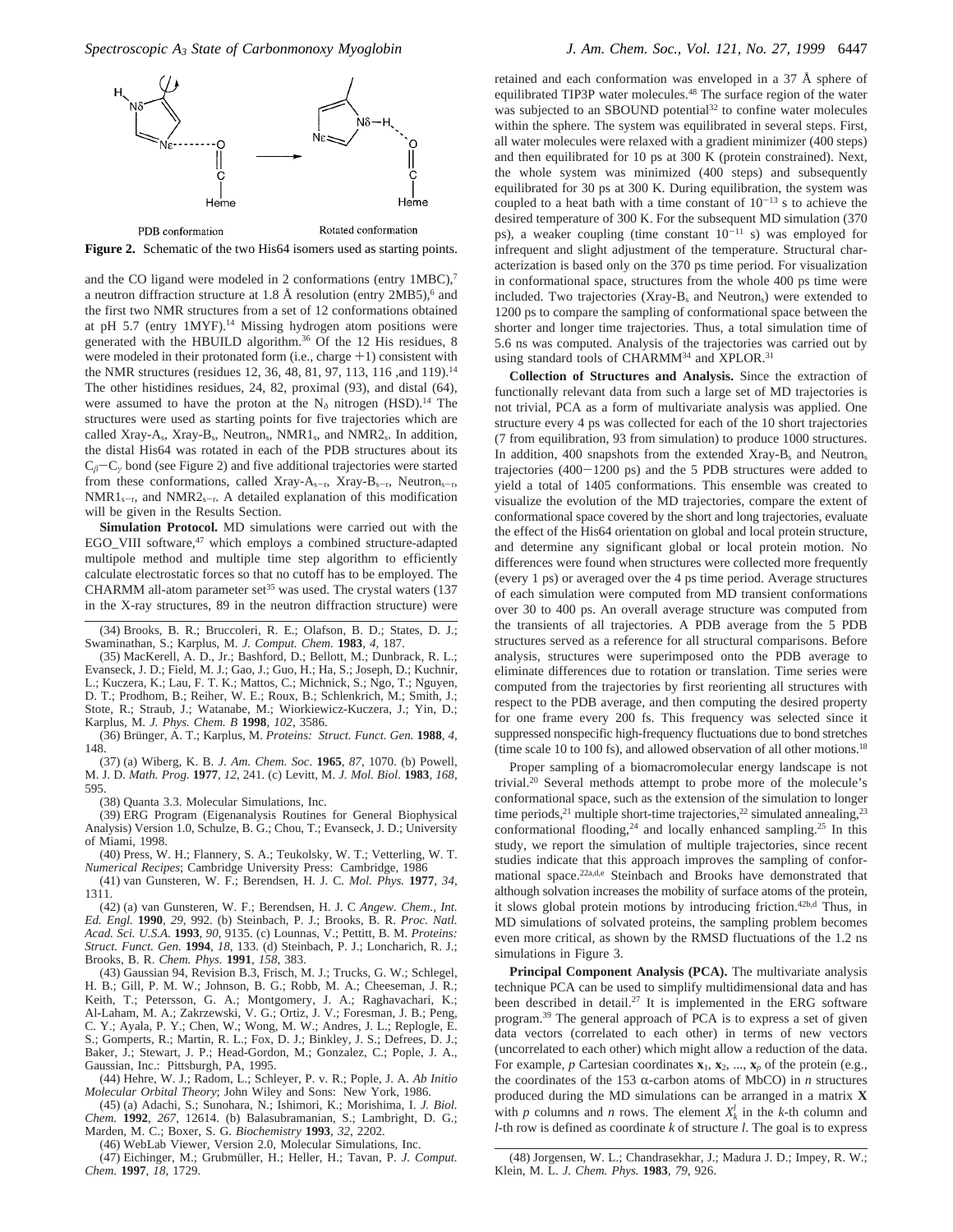

**Figure 3.** The time series for RMSD based on all heavy atoms for the two long trajectories illustrates that in both cases up to 300 ps are required for the protein to fully relax from its crystal structure.

the original data as a multivariate Gaussian distribution. For this, a covariance matrix **C** is computed from **X**:

$$
C_{ml} = \frac{1}{n} \sum_{j=1}^{n} (X_m^j - \langle X_m \rangle)(X_l^j - \langle X_l \rangle)
$$
 (1)

where *j* is the index over the *n* structures,  $X_m^j$  is the *m*-th coordinate in structure *j*, and  $\langle X_m \rangle$  is the average *m*-th coordinate. By diagonalizing  $C$ , one obtains its eigenvectors  $\Psi$  and the diagonal eigenvalue matrix Λ:

$$
\mathbf{C} = \Psi \Lambda \Psi^{\mathrm{T}} \tag{2}
$$

The eigenvalues indicate the magnitude of the variances in the direction of their corresponding eigenvectors. These eigenvectors are sorted by decreasing magnitude of their respective eigenvalue. The original *n* coordinate vectors collected during MD are projected onto the new basis given by the *p* eigenvectors resulting in the so-called principal components (PCs). The *m*-th PC for the first structure can then be expressed as follows:

$$
PC_m^1 = \begin{pmatrix} X_1^1 \\ X_2^1 \\ \vdots \\ X_p^1 \end{pmatrix} \cdot \Psi_m
$$
 (3)

Whereas the original coordinate vectors can be correlated to each other (e.g., coordinates of atoms from the same residue), the PCs are uncorrelated. The structural information in the PCs of the first few eigenvectors  $\Psi_1$ ,  $\Psi_2$ ,  $\cdots$ ,  $\Psi_p$  (typically,  $p \le 5$ ) is assumed to be most relevant. A plot of the scalar products from eq 3 of all coordinate vectors  $\mathbf{x}_1, \mathbf{x}_2, \cdots, \mathbf{x}_n$  and the most significant eigenvectors allows the visualization of the data in reduced space. The relative inertia of an eigenvector is defined as the contribution of its eigenvalue to the sum of all eigenvalues. It measures how much of the structural variation in **D** is expressed by the corresponding PC. It has been shown recently for crambin<sup>22d</sup> or for the tetrapeptide isobutyryl- $(Ala)<sub>3</sub>–NH-methyl<sup>30f</sup>$ that the first three PCs contain already 57% of the total structural variation. The next step involves the visual inspection of the PCA plot to find groups of similar conformation to determine the origin of structural deviation.

**Quantum Chemical Computations.** Calculations were performed with Gaussian 94.43 Polar residues of the heme pocket were examined to better understand their influence on the ligand. The model included CO, His64, Arg45, and the proprionate chain of the heme pointing into the distal pocket. The effect of solvent molecules around the heme pocket was evaluated by including the water molecule most closely interacting with the distal histidine. As shown in Figure 4, His64 was approximated by an imidazole ring, Arg45 by a guanidinium ion (charge



**Figure 4.** Simplified model illustrating which heme pocket residues were included in the quantum chemical calculations and how they were approximated.

**Table 1.** RMSDs (in Å) from the Reference Structure (PDB Average)

|                                         |               | trajectory averages |                                                                                      |            |         |
|-----------------------------------------|---------------|---------------------|--------------------------------------------------------------------------------------|------------|---------|
|                                         | <b>PDB</b>    | heavy               | sphere <sup><math>c</math></sup><br>atoms $r = 10 \text{ Å}$ $r = 5 \text{ Å}$ His64 | sphere $c$ |         |
| trajectory                              | (heavy atoms) |                     |                                                                                      |            |         |
| $Xray-As$                               | 1.1           | 1.3                 | 1.2                                                                                  | 1.2        | 2.4     |
| $Xray-Bs$                               | 1.1           | 1.4                 | 1.2                                                                                  | 0.9        | 1.3     |
| Neutron <sub>s</sub>                    | 1.1           | 1.5                 | 1.2                                                                                  | 1.3        | 1.8     |
| NMR1                                    | 1.9           | 2.1                 | 1.4                                                                                  | 0.9        | 1.1     |
| NMR2                                    | 1.2           | 1.4                 | 1.1                                                                                  | 0.8        | 1.1     |
| average <sub>s</sub>                    |               | 1.5                 | 1.2                                                                                  | 1.0        | $1.5\,$ |
| $Xray-As-r$                             |               | 1.6                 | 1.2                                                                                  | 0.9        | 1.4     |
| $Xray-Bs-r$                             |               | 1.3                 | 1.1                                                                                  | 0.9        | 1.2     |
| $Neutrons-r$                            |               | 1.4                 | 1.1                                                                                  | 1.0        | 1.3     |
| $NMR1_{s-r}$                            |               | 2.2                 | 1.5                                                                                  | 1.6        | 2.6     |
| $NMR2s-r$                               |               | 1.5                 | 1.0                                                                                  | 1.0        | 1.5     |
| $average_{s-r}$                         |               | 1.6                 | 1.2                                                                                  | 1.1        | 1.8     |
| av (all trajectories)                   |               | 1.6                 | 1.2                                                                                  | 1.0        | 1.6     |
| total av structure $\mathbf{e}^b$       |               | 0.9                 | 0.9                                                                                  | 0.8        | $1.5\,$ |
| Neutron <sub>s</sub> $(1.2 \text{ ns})$ |               | 1.4                 | 1.2                                                                                  | 1.3        | 2.0     |
| $Xray-Bs$ (1.2 ns)                      |               | 1.5                 | 1.1                                                                                  | 0.8        | 1.1     |

*<sup>a</sup>* Averages of the five trajectories. *<sup>b</sup>* Computed from *one* structure obtained by averaging over all MD structures. *<sup>c</sup>* Centered at the oxygen atom of CO.

 $+1$ ), and the heme propionate by formic acid (charge  $-1$ ). First, the structural units CO, imidazole, guanidinium ion, formic acid, and water were energy minimized individually by using Hartree-Fock theory and the  $6-31G(d)$  basis set.<sup>44</sup> The MD geometries were rebuilt with use of the energy-minimized components, while retaining the essential geometric features from the representative MD structures (a distance, angle, and dihedral angle for each individual component). With the geometry of the model fixed, the CO bond length was allowed to relax and energy minimize. The CO stretch frequency in each representative conformation was then determined from a vibrational analysis.

## **Results and Discussion**

**MD Structural Comparison.** To evaluate how the trajectories evolve and move away from their respective starting experimental structures, each of the five individual PDB structures and twelve trajectory averages were compared to the computed PDB average. The root-mean-square deviations (RMSDs)30b for several atom selections are summarized in Table 1. The RMSDs pertaining to the NMR1 structure and corresponding trajectories deviate strongly from those of the other PDB structures and trajectories, which is mainly due to variations in the D helix, as well as in the EF and FG loops. In addition, the table indicates that the orientation of the distal histidine does not influence the evolution of the global or local structure, since the respective heavy atom and His64 RMSDs from the  $s$  and  $s-r$  trajectories do not deviate significantly. The total average structure, formed from all MD transients, shows best agreement with the PDB reference (0.9 Å). A possible explanation is that each individual trajectory becomes caught in one substate (even if simulated for 1.2 ns) and averaging over an ensemble of independent trajectories yields better agreement with experiment. Thus, the average structure from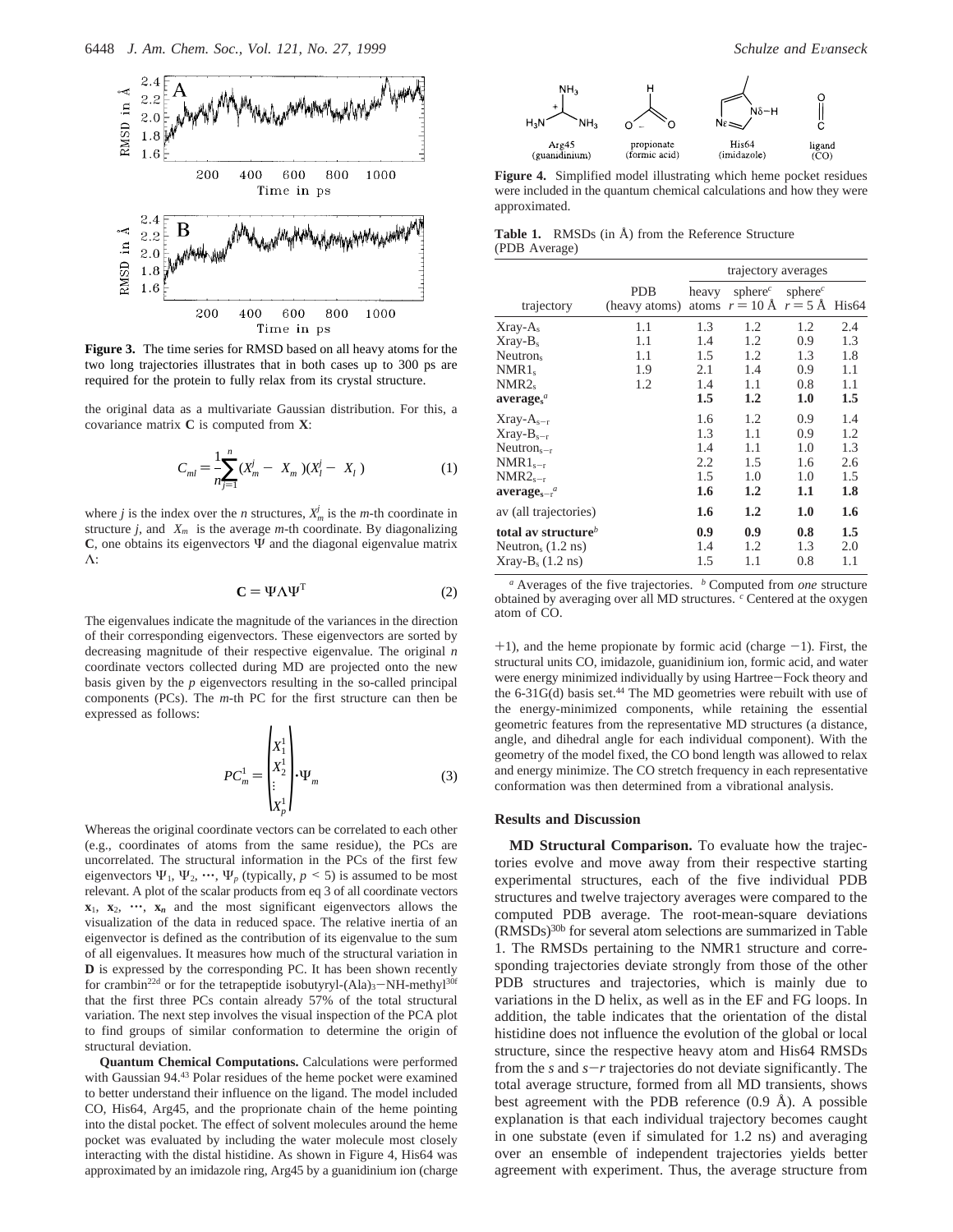

**Figure 5.** PCA plots of MD transients based on the atomic coordinates of all  $\alpha$ -carbon atoms  $(A-C)$  and His64  $(D-F)$ . In parts A and D only the structures from the *<sup>s</sup>* trajectories are displayed, in parts B and E only those form the *<sup>s</sup>*-*<sup>r</sup>* trajectories are shown. Parts C and F show all structures from the two ensembles.

the MD simulations is interpreted to better represent the MbCO native-fold, as compared to a single long-time trajectory.

**PCA Plots.** To visualize global and local motions, PCA was carried out on the  $\alpha$ -carbon and His64 atomic coordinates, respectively. The projections of the original 1405 structures onto the first two eigenvectors are shown in Figures 5A-C for the  $\alpha$ -carbon atoms and in Figures 5D-F for His64. In Figures 5A-C, the first two PCs display 33.6% of all structural variation, in Figures 5D-F they contain 61.8%. The left-hand plots (5A and 5D) display only the projections of the *s* trajectories, the center plots (5B and 5E) represent the  $s-r$  trajectories, and the combination of both is displayed in the right-hand plots (5C and 5F).

The most prominent feature in Figures  $5A-C$  is the clear division of structures into two clusters. All structures in the right group derive from NMR1 trajectories, whereas the remaining trajectories fall into the other cluster. Apparently, the structural deviation of the NMR1 PDB conformation in the D region (affecting distal heme pocket) and in the EF and FG regions (affecting proximal side) is so strong that it is maintained during the 400 ps simulation. Thus, the NMR1 PDB structure is also found in the right cluster (coordinates 1.12, 0.12), whereas the remaining PDB conformations are in the other (coordinates around  $-0.3$ , 0.45). Extending the simulation for 1.2 ns (Xray-Bs, Neutrons) did not enhance the sampling of conformational space significantly, as compared to the structural variation introduced into the ensemble by multiple trajectories. Thus, each trajectory stays in a defined region of Figures 5A-C during the entire simulation and no crossing between clusters is found. The orientation of His64 does not have an effect on the structure, since the  $s$  and  $s-r$  trajectories populate similar areas.

In Figures 5D-F, three clusters are identified. Visual

inspection of representative structures from each substate shows that the position of His64 differs significantly in these groups. In the lower left cluster, the distal histidine is oriented such that its  $N_{\epsilon}$  atom points toward the oxygen of the CO ligand (refer to Figure 1). This is called the  $in/N_{\epsilon}$  conformation and is found in all five PDB structures. In the upper left group of conformations, the His64 has rotated around its C*<sup>â</sup>*-C*<sup>γ</sup>* bond and now the hydrogen atom of the  $N<sub>δ</sub>$  atom points toward O(CO). This geometry is called the  $in/N<sub>δ</sub>$  conformation. In the right cluster, His64 has undergone a translational movement away from the CO ligand (both  $N_{\delta}$  and  $N_{\epsilon}$  are more than 5 Å from CO) and is referred to as the *out* conformation.

Both in the  $s$  and  $s-r$  trajectories, all three clusters are sampled which indicates that the His64 rotation in the  $s-r$ trajectories was not an irreversible modification and that all three conformations can convert into each other. Whereas in Figures 5A-C each trajectory samples only one specific area, in Figures 5D-F a few trajectories move between the clusters. In Figure 5D, Xray-A<sub>s</sub> and NMR2<sub>s</sub> move between the *out* and  $in/N<sub>\epsilon</sub>$ clusters, and Xray-Bs samples all three groups. In Figure 5E, the NMR1s-<sup>r</sup> and NMR2s-<sup>r</sup> trajectories move between the *out* and *in/N<sup>δ</sup>* clusters. From a comparison of Figures 5A-C with 5D-F, we conclude that in each case PCA displayed the most prominent structural differences between the ensembles. Global conformations of the PDB structures were maintained (Figures 5A-C) on the time scales of our simulations, and local structural features such as the orientation of His64 (Figures 5D-F) had the ability to change.

**His64 Dynamics.** The conformational changes of His64 were studied in more detail, since the position and orientation of this residue relative to the CO ligand is thought to be the most decisive factor for the occurrence of the spectroscopic A states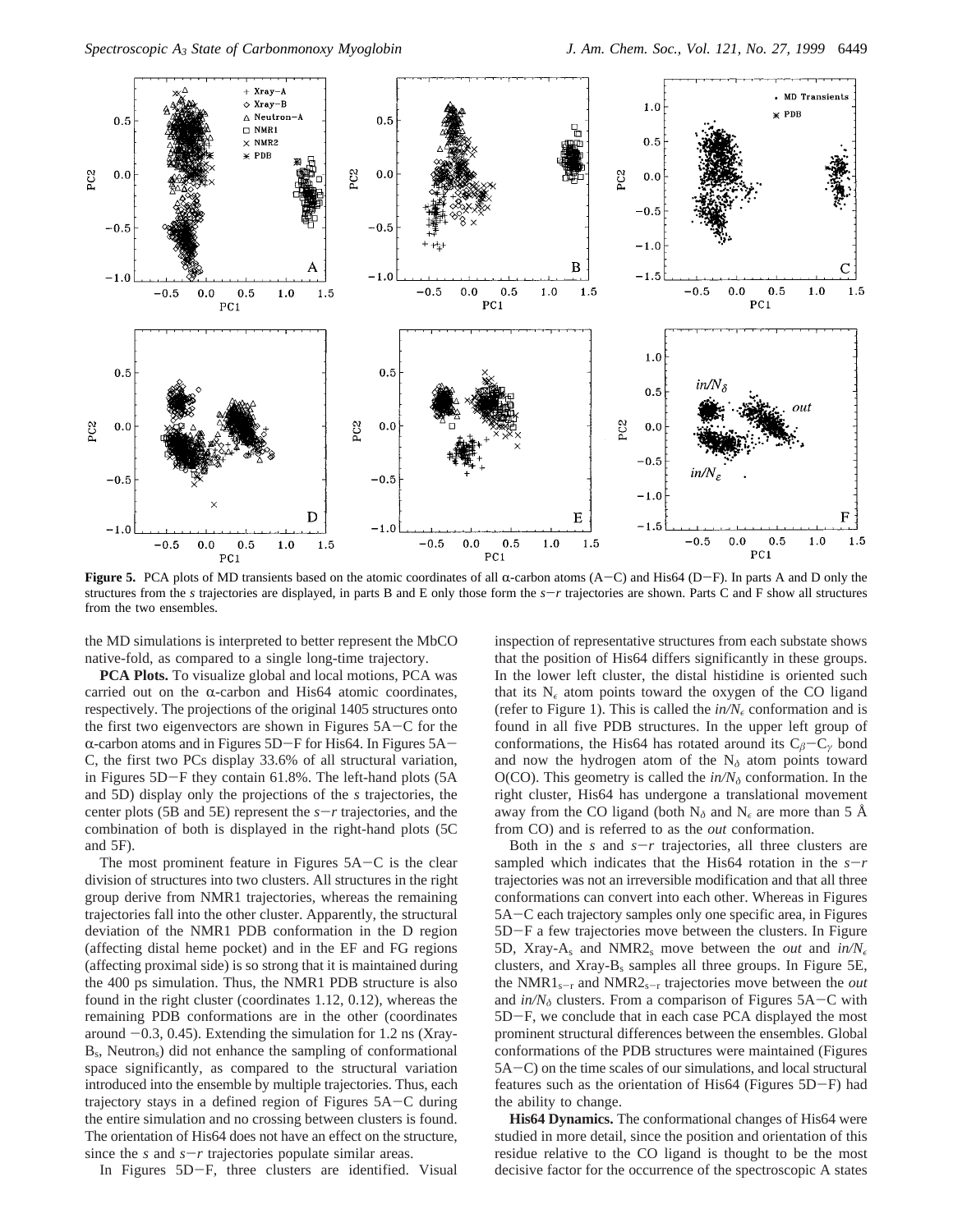**Table 2.** Classification of His64 Geometries Based on Distances (Å) between His64 and CO

|              |            | distance $H(N_{\delta})H64-O(CO)^{a}$ |            | distance $(N_e)H64-O(CO)$ |                                      |  |
|--------------|------------|---------------------------------------|------------|---------------------------|--------------------------------------|--|
| trajectory   | PDB struct | MD av                                 | PDB struct | MD av                     | position of $His64b$                 |  |
| $Xray-As$    | 5.6        | $5.9 \pm 0.5$                         | 2.7        | $3.9 \pm 0.3$             | $in/N_{\epsilon}$                    |  |
|              |            | $8.0 \pm 0.7$                         |            | $7.1 \pm 0.9$             | <i>out</i> $(72-400 \text{ ps})$     |  |
| $Xray-Bs$    | 6.6        | $6.6 \pm 1.0$                         | 3.9        | $4.8 \pm 1.3$             | $in/N_{\epsilon}$                    |  |
|              |            | $3.6 \pm 0.6$                         |            | $5.1 \pm 0.5$             | $in/N_{\delta}$ (105-668 ps)         |  |
|              |            | $7.6 \pm 1.4$                         |            | $6.2 \pm 2.2$             | <i>out</i> $(669 - 1200 \text{ ps})$ |  |
| Neutron.     | 6.5        | $6.6 \pm 0.8$                         | 3.5        | $6.2 \pm 1.0$             | out                                  |  |
| NMR1         | 5.0        | $6.3 \pm 0.7$                         | 3.1        | $4.2 \pm 0.5$             | $in/N_{\epsilon}$                    |  |
| NMR2         | 5.0        | $6.5 \pm 0.9$                         | 3.1        | $4.6 \pm 0.8$             | $in/N_{\epsilon}$                    |  |
| $Xray-As-r$  | 3.2        | $6.8 \pm 0.5$                         | 3.8        | $4.3 \pm 0.5$             | $in/N_{\epsilon}$                    |  |
| $Xray-Bs-r$  | 4.4        | $3.6 \pm 0.4$                         | 4.9        | $4.9 \pm 0.4$             | $in/N_{\delta}$                      |  |
| $Neutrons-r$ | 4.0        | $3.5 \pm 0.4$                         | 4.6        | $4.8 \pm 0.4$             | $in/N_{\delta}$                      |  |
| $NMR1_{s-r}$ | 3.3        | $6.6 \pm 0.5$                         | 4.3        | $5.8 \pm 0.5$             | out                                  |  |
|              |            | $4.0 \pm 0.5$                         |            | $6.9 \pm 0.5$             | $in/N_{\delta}(120-400 \text{ ps})$  |  |
| $NMR2_{s-r}$ | 3.3        | $5.9 \pm 1.2$                         | 4.3        | $8.8 \pm 1.0$             | out                                  |  |
|              |            | $4.6 \pm 0.6$                         |            | $7.2 \pm 0.5$             | $in/N_{\delta}$ (250–400 ps)         |  |

*<sup>a</sup>* Distance measured from the hydrogen to the ligand oxygen. *<sup>b</sup>* Classification based upon the average structure over the time interval indicated.

in MbCO.1,4,5,9 In addition, PCA in Figures 5D-F indicates that distinct substates were sampled in the simulations. This high mobility of the distal histidine is also known from crystallography16a and from previous MD simulations.9a,12g

The distances of the His64  $N_\delta$  and  $N_\epsilon$  atoms to the ligand's oxygen atom are summarized in Table 2. For the *s* trajectories, the X-ray (PDB) is  $in/N_e$  with a N<sub>e</sub>(His64)-O(CO) distance between 2.7 and 3.9 Å. Only two trajectories remained in this conformation for the duration of the simulations, while three simulations ended up in the *out* conformation. In one trajectory (Xray-B<sub>s</sub>), the His64 ring rotated by approximately  $120^\circ$  about its C*<sup>â</sup>*-C*<sup>γ</sup>* bond and formed an *in/N<sup>δ</sup>* geometry for approximately 500 ps. Although a complete ring flip was not achieved, the simulation time was sufficient to bring the protonated  $N_{\delta}$  closer to O(CO) than the  $N_{\epsilon}$ . We hypothesize that if all the simulations were extended to longer times, such ring flips could occur more often and result in a hydrogen bond between the proton of the  $N_{\delta}$  and the ligand. This was the rationale for us to perform the second set of simulations starting from the PDB structures with a 180 $\degree$  ring flip of His64 ( $s-r$ ) trajectories). In the  $s-r$  trajectories, the X-ray is  $in/N<sub>δ</sub>$  with an  $HN_{\delta}$ (His64)-O(CO) distance between 3.2 and 4.4 Å (see Table 2). Here the distal histidine remained in the  $in/N<sub>δ</sub>$  conformation in two trajectories, in two it moved outward and then back to *in/Nδ*, and only in one trajectory it reverted to *in/N.* Thus, His64 is observed to be very flexible, which is in agreement with previous work.<sup>16a,9a,12g</sup>

Experimentally, the transition rates between the  $A_0$  and  $A_{1-3}$ states have been reported to occur between  $1.4 \times 10^6$  (aqueous solution, 273 K) and 2.3  $\times$  10<sup>4</sup> s<sup>-1</sup> (75% glycerol, 273 K).<sup>3s</sup> Therefore, the transition time between the His64 "open" and "closed" states ranges from 0.71 to 43 *µ*s at 273 K. His64 was computed to switch between the *in* and *out* conformations four times over the 5.6 ns of total simulation time at 300 K (Table 2). Three of the transitions originated from starting structures which could be accelerated due to a strained conformation. Only one true transition (Xray- $B_s$  from 105 to 668 ps) was computed, and its time constant was  $563$  ps (Table 2). The ca.  $10^3$ discrepancy between the kinetically determined transition times (0.71 *µ*s at 273 K) and the simulated values reported here (563 ps at 300 K) and by other groups<sup>12c,g</sup> demands further examination. To bridge an appropriate comparison between theory and experiment, it is imperative to realize that the experimental interconversion times between the "open" and "closed" states of MbCO are known to be dependent upon solvent composition and temperature.<sup>3s</sup>

The simulations were carried out at 300 K, as compared to the experiments which were measured at 273 K. The strong dependency of the interconversion times between the "open" and "closed" states on temperature has been previously shown by a study in 75% glycerol solution.<sup>3s</sup> Transition rates of 1.2  $\times$  $10^5$ ,  $2.3 \times 10^4$ , and  $8.1 \times 10^3$  s<sup>-1</sup> at 293, 273, and 264 K were measured, respectively.3s Simple logarithmic extrapolation of the data to 300 K gives a transition rate of  $2.4 \times 10^5$  s<sup>-1</sup>, or a transition time of 4.2 *µ*s in 75% glycerol. Thus, the transition time reduces by a factor of 10 (2.3  $\times$  10<sup>4</sup> s<sup>-1</sup>/2.4  $\times$  10<sup>5</sup> s<sup>-1</sup>) when considering an increase of temperature from 273 to 300 K in the 75% glycerol solution. By analogy, if one assumes that the same reduction applies in aqueous solution, then the 0.71  $\mu$ s transition time (1.4 × 10<sup>6</sup> s<sup>-1</sup>, aqueous solution, 273 K) adjusted to 300 K is estimated to be 69 ns. As a result, the computed transition of 563 ps is ca.  $10<sup>2</sup>$  times faster than the 69 ns value provided by experiment at 300 K. Many factors, such as the ability of the solvent model to represent frictional forces and viscosity effects, incomplete sampling of full conformational change, and the short time scale of the simulations, can rationalize the computed and observed time difference. Due to the limited number of observed transitions in this study, and absence of direct experimental measurement in aqueous solution at 300 K, explanation of the transition time difference between theory and experiment is not attempted in this work. The theoretical assessment of solvent effects on protein dynamics is a continuing topic of research in this laboratory, and will be reported at a later date.

**Quantum Chemical Computations.** Since the rotation and outward translation of His64 is considered to be a key factor in influencing the vibrational frequency of the ligand, quantum mechanical calculations were carried out. The polar residues of the heme pocket (His64, Thr67, Asp60, Arg45, and propionate chains of the heme) and the water molecule most closely associated with His64 were examined to better understand their influence on the ligand. The residue closest to the ligand is His64. Thr67 was typically 7 Å away from the heme and was therefore excluded from further analysis. Asp60 forms a hydrogen bond with His64 only when the histidine is in the *out* conformation, i.e., relatively far away from CO. Therefore, Asp60 can also be excluded as an influence to the immediate electric field around CO. The proprionate, Arg45, and water interact with CO via His64. Heme pocket conformations were selected randomly from each of the substates as defined by PCA in Figure 5F. The quantum chemical treatment of this model is described in the Methodology Section. Table 3 summarizes the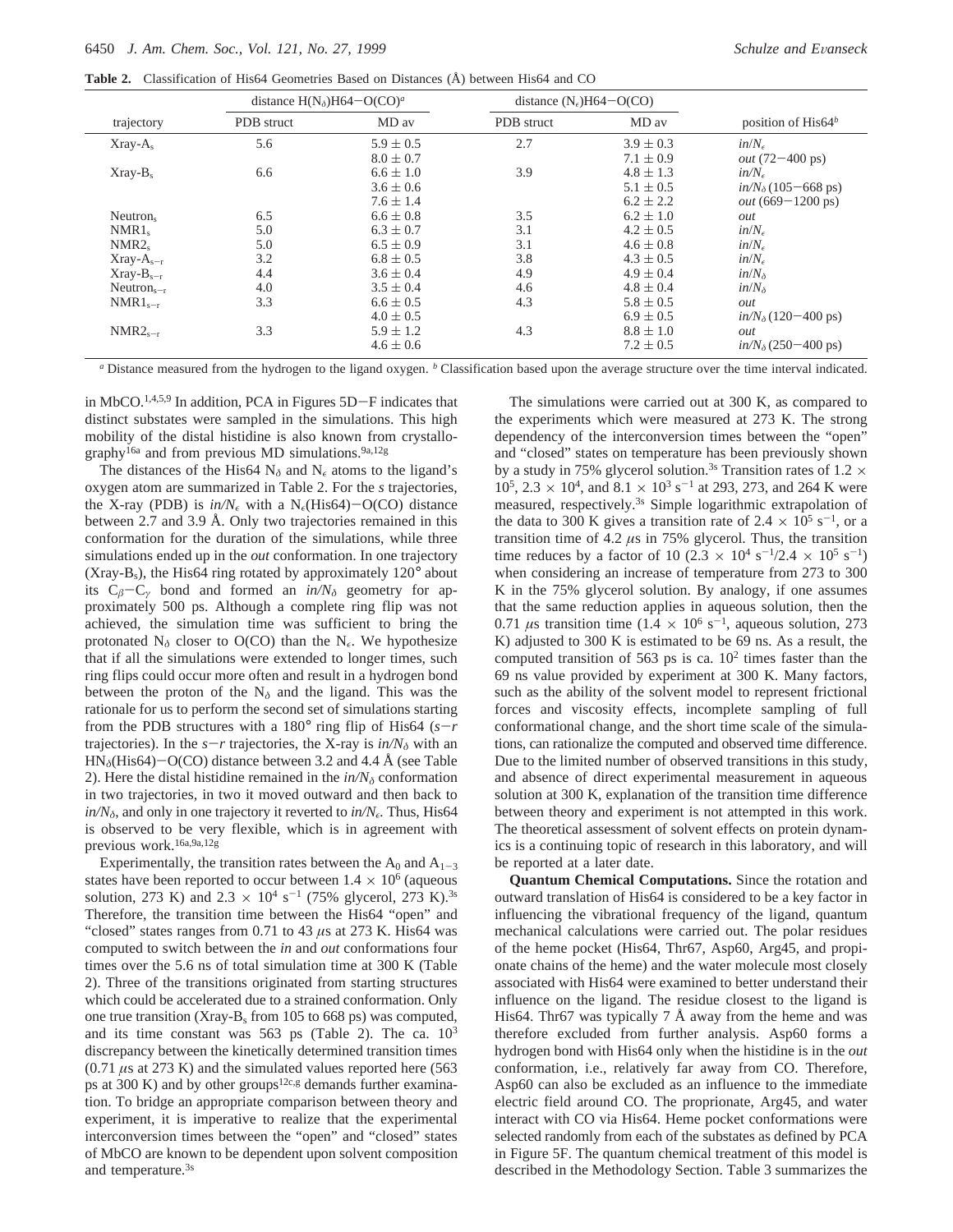Table 3. Vibrational Frequency Shifts (cm<sup>-1</sup>) in CO and Selected Distances ( $\AA$ )<sup>*a*</sup>

| structure                                                                                                                                                               | geometry<br>class                                                                                     | $N_{\delta}$ (H64)–<br>O(CO)    | $N_e(H64)$ –<br>O(CO)           | $N_e(H64)$ –<br>$N_n(R45)$      | $N(H64)$ -<br>$O(water)^b$                                                                                 | $N(R45)$ -<br>proprionate       | freq shift,<br>$cm^{-1}$                                             |
|-------------------------------------------------------------------------------------------------------------------------------------------------------------------------|-------------------------------------------------------------------------------------------------------|---------------------------------|---------------------------------|---------------------------------|------------------------------------------------------------------------------------------------------------|---------------------------------|----------------------------------------------------------------------|
| Neutron <sub>s</sub> , 400 ps<br>$NMR2_{s-r}$ , 80 ps<br>NMR2 <sub>s-r</sub> , 120 ps<br>average                                                                        | out<br>out<br>out                                                                                     | 7.6<br>7.2<br>7.4               | 7.0<br>8.8<br>9.5               | 8.0<br>3.4<br>3.1               | 2.9 $(N_{\delta})$<br>2.7 $(N_e)$<br>3.2 $(N_e)$                                                           | 7.8<br>2.7<br>2.8               | $-2.3$<br>$-2.4$<br>$-1.4$<br>$-2.0 \pm 0.6$                         |
| $Xray-As$ , 60 ps<br>Xray- $A_{s-r}$ , 200 ps<br>$Xray-Bs$ , 60 ps<br>$NMR1_s$ , 80 ps<br>$NMR1_s$ , 100 ps<br>average                                                  | $in/N_{\epsilon}$<br>$in/N_{\epsilon}$<br>$in/N_{\epsilon}$<br>$in/N_{\epsilon}$<br>$in/N_{\epsilon}$ | 4.8<br>6.0<br>5.3<br>6.1<br>5.2 | 3.1<br>4.0<br>3.3<br>4.4<br>4.1 | 6.3<br>4.9<br>6.4<br>3.6<br>7.2 | 4.0 $(N_{\delta})$<br>2.9 $(N_{\delta})$<br>2.8 $(N_{\delta})$<br>2.8 $(N_{\delta})$<br>3.0 $(N_{\delta})$ | 3.0<br>2.9<br>2.8<br>3.0<br>3.0 | $+10.2$<br>$+0.5$<br>$+11.7$<br>$-6.0$<br>$+1.1$<br>$+3.5 \pm 7.3$   |
| Xray- $B_s$ , 521 ps*<br>$Xray-Bs$ , 600 ps<br>Xray-B <sub>s-r</sub> , 120 ps*<br>Neutron <sub>s-r</sub> , 320 ps<br>NMR1 <sub>s-r</sub> , 240 ps*<br>average $(n = 5)$ | $in/N_{\delta}$<br>$in/N_{\delta}$<br>$in/N_{\delta}$<br>$in/N_{\delta}$<br>$in/N_{\delta}$           | 3.6<br>3.5<br>3.4<br>4.3<br>3.3 | 4.4<br>4.4<br>4.0<br>5.1<br>4.7 | 4.8<br>7.4<br>4.9<br>5.9<br>4.5 | $2.9(N_e)$<br>$2.9(N_e)$<br>2.9 $(N_e)$<br>4.5 $(N_e)$<br>2.8 $(N_e)$                                      | 2.9<br>5.2<br>2.9<br>4.6<br>3.0 | $-10.4$<br>$-12.6$<br>$-8.6$<br>$-10.4$<br>$-8.2$<br>$-10.0 \pm 1.8$ |
| $Xray-Bs$ , 128 ps<br>Neutron <sub>s-r</sub> , 280 ps*<br>NMR $1_{s-r}$ , 320 ps<br>average $(n=3)$<br>average $(n = 8)$                                                | $in/N_{\delta}$<br>$in/N_{\delta}$<br>$in/N_{\delta}$                                                 | 3.6<br>3.2<br>4.3               | 4.6<br>4.1<br>6.4               | 3.1<br>4.3<br>3.0               | 3.0 $(N_e)$<br>3.1 $(N_e)$<br>2.9 $(N_e)$                                                                  | 4.5<br>2.8<br>2.7               | $-23.9$<br>$-21.9$<br>$-11.2$<br>$-19.0 \pm 6.8$<br>$-13.4 \pm 6.0$  |

*<sup>a</sup>* The model includes CO, His64 (imidazole), Arg45 (guanidinium ion), heme proprionate (formic acid), and water. *<sup>b</sup>* Shown in parentheses is the nitrogen atom to which hydrogen bond was formed.

conformations and their characteristic distances. The table lists the difference between the CO frequency computed for each geometry and that of the free CO.

In this approximation, the influence of the heme and its complete environment is neglected. However, previous calculations have shown that variations in the  $Fe-C$  bond length or in the proximal histidine do not affect the CO vibrational frequencies to the degree that is observed in experiments.12b,d The heme itself does influence  $v_{\text{CO}}$  (back-bonding via Fe),<sup>5a,b</sup> but it is not expected to cause the distinct absorption frequencies that have been correlated to the A states. Instead, the heme and especially the attached proximal histidine are thought to play a role in ligand differentiation by affecting the electronic distribution in the iron which prepares it for the approaching ligand.<sup>12i</sup> On the other hand, there is evidence through mutation studies that polar fluctuations in the distal cavity largely determine the CO vibrational shifts.5b Based on results of these mutation studies, it appears more critical to evaluate residues in the distal pocket which exhibit large positional fluctuations.

For the  $in/N_{\epsilon}$  conformations, the CO vibrational frequencies were computed to be blue-shifted by  $3.5 \pm 7.3$  cm<sup>-1</sup>. The *out* conformation provided an average shift of  $-2.0 \pm 0.6$  cm<sup>-1</sup>. Only the eight  $in/N<sub>δ</sub>$  conformations resulted in consistently large negative frequency shifts ( $-13.4 \pm 6.0 \text{ cm}^{-1}$ ). Therefore, the red-shifted frequencies of the A states are interpreted to be caused by  $in/N_{\delta}$  and not  $in/N_{\epsilon}$  conformations. These results agree qualitatively with frequency calculations on CO-imidazole models by Straub and Karplus, who tested different orientations between CO and His64 and computed a red-shift only when the ligand's oxygen is oriented toward the protonated imidazole nitrogen.12e

Further analysis of the data for the  $in/N<sub>δ</sub>$  structures indicated that the frequencies depend on the  $N<sub>δ</sub>(His64) - O(CO)$  distances (correlation coefficient 0.25). However, better correlation was achieved between the frequency shifts and the sum of the His64-CO and the  $N_e$ (His64)- $N_\eta$ (Arg45) distances (correlation coefficient 0.44), suggesting that the combined motion of both His64 and Arg45 is responsible for the frequency shifts. Therefore, the eight entries in Table 3 for the  $in/N<sub>δ</sub>$  conforma-



Figure 6. Induced CO frequency shifts dependent upon the proximity of CO, His64, and Arg45.

tions are divided into two groups where Arg45 is either greater than 4.5 Å away from His64 ( $\Delta v_{\text{CO}}$  = -10.0  $\pm$  1.8 cm<sup>-1</sup>) or less than 4.5 Å with a correspondingly higher frequency shift  $(\Delta v_{\rm CO} = -19.0 \pm 6.8 \text{ cm}^{-1}).$ 

We picked one  $in/N<sub>δ</sub>$  conformation (Xray-B<sub>s</sub>, 600 ps) and varied systematically both the  $N_{\delta}$ (His64)-O(CO) and N<sub> $\epsilon$ </sub>-(His64)-N*η*(Arg45) distances. The CO frequencies computed for each case are plotted in Figure 6. The data show that in our model system, His64 caused frequency shifts by up to  $-16$  $cm^{-1}$ . With Arg45 close to His64, the frequency shift in CO increased to  $-22$  cm<sup>-1</sup>. Thus, despite the neglect of the heme or of the remaining protein matrix, which probably led to the systematic underestimation of frequency shifts by 10 to 15  $cm^{-1}$ , the critical role of His64 and Arg45 has been identified. The data show that His64 has a primary effect of red-shifting the CO vibrational frequencies, and that Arg45 has a lesser yet significant role in modulating  $v_{\text{CO}}$ . These results are the basis of our A state model, as described below.

**Effect of Individual Heme Pocket Components on**  $ν_{\text{CO}}$ **.** For selected *in/N<sup>δ</sup>* conformations listed in Table 3 (indicated with an asterisk), we determined the individual influences of His64, water, Arg45, and the heme propionate upon the CO frequency red-shift (see Methodology). His64 was identified as the primary amino acid that interacted with the ligand, since it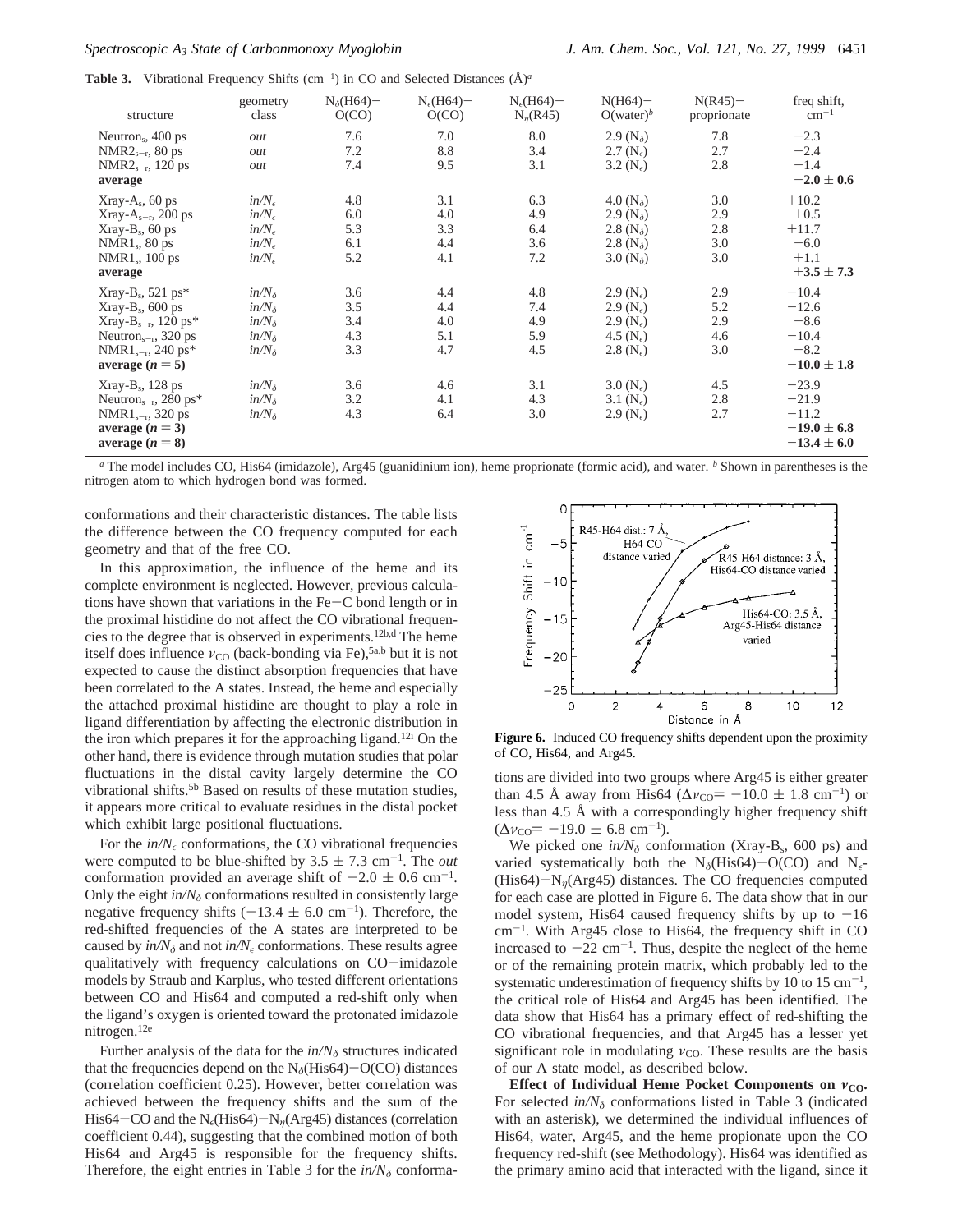**Table 4.** Individual Contributions to the Vibrational Frequency Shifts  $(cm<sup>-1</sup>)<sup>a</sup>$ 

| structure                   | His <sub>64</sub> | Arg45              | water              | proprionate | CO freq<br>shift |
|-----------------------------|-------------------|--------------------|--------------------|-------------|------------------|
| $Xray-Bs$ , 521 ps          | $^{+}$            |                    |                    |             | $-8.6$           |
|                             | $^{+}$            | $^{+}$             |                    |             | $-9.4$           |
|                             | $^{+}$            | $^{+}$             | $^{+}$             |             | $-10.7$          |
|                             | $^{+}$            | $+$                |                    | $^{+}$      | $-9.6$           |
|                             | $^{+}$            |                    | $^{+}$             | $^{+}$      | $-7.6$           |
|                             | $^{+}$            | $\hspace{0.1mm} +$ | $^{+}$             | $^{+}$      | $-10.4$          |
| Xray- $B_{s-r}$ , 120 ps    | $^{+}$            |                    |                    |             | $-4.3$           |
|                             | $^{+}$            | $^{+}$             |                    |             | $-10.0$          |
|                             | $^{+}$            | $^{+}$             | $^{+}$             |             | $-11.8$          |
|                             | $^{+}$            | $^{+}$             |                    | $^{+}$      | $-6.8$           |
|                             | $^{+}$            |                    | $^{+}$             | $^{+}$      | $-3.5$           |
|                             | $^{+}$            | $^{+}$             | $^{+}$             | $^{+}$      | $-8.6$           |
| Neutron- $A_{s-r}$ , 280 ps | $^{+}$            |                    |                    |             | $-15.9$          |
|                             | $^{+}$            | $^{+}$             |                    |             | $-24.4$          |
|                             | $^{+}$            | $^{+}$             | $\hspace{0.1mm} +$ |             | $-27.0$          |
|                             | $^{+}$            | $^{+}$             |                    | $^{+}$      | $-18.8$          |
|                             | $^{+}$            |                    | $^{+}$             | $^{+}$      | $-14.4$          |
|                             | $^{+}$            | $^{+}$             | $^{+}$             | $^{+}$      | $-21.9$          |
| $NMR1_{s-r}$ , 240 ps       | $^{+}$            |                    |                    |             | $-4.5$           |
|                             | $^{+}$            | $^{+}$             |                    |             | $-9.2$           |
|                             | $^{+}$            | $^{+}$             | $\hspace{0.1mm} +$ |             | $-11.5$          |
|                             | $^{+}$            | $^{+}$             |                    | $^+$        | $-6.0$           |
|                             | $^{+}$            |                    | $^{+}$             | $^{+}$      | $-3.5$           |
|                             | $^{+}$            | $^{+}$             | $\hspace{0.1mm} +$ | $^{+}$      | $-8.2$           |

*<sup>a</sup>* Distances between the components of each structure are listed in Table 3. Plus  $(+)$  indicates its presence in the quantum mechanical calculations, whereas minus  $(-)$  indicates its absence.

accounted for  $65 \pm 15\%$  of the total CO frequency shift (Table 4). To account for the remaining 35% of the total frequency shift, the heme propionate, water, and Arg45 models were individually removed from the complete system to determine how they modulated the effect provided by His64. Elimination of the water molecule resulted in *a decrease of the*  $v_{CO}$  *redshift* by  $17 \pm 8\%$  (i.e., red-shifting power of water). Since the simulations resulted with at least one water molecule near His64, the water's contribution to  $v_{\rm CO}$  was considered to be constant. Leaving out the heme propionate yielded *an increase in the*  $v_{CO}$  *red-shift* by 26  $\pm$  17% (i.e., blue-shifting effect of the propionate). From the simulation data, the heme propionate was 33% of the time in solution and 67% of the time involved in a salt bridge with the Arg45 residue. Arg45 had the strongest effect, since leaving out the residue resulted in a *decrease of the*  $v_{CO}$  *red-shift* by 44  $\pm$  16% (i.e., red-shifting ability of Arg45). The breaking and formation of the Arg45 and heme propionate salt bridge indirectly affects the large polarizing ability of Arg45 on His64 and its ultimate influence on the CO ligand. Thus, the individual contributions of the two red-shifting components, Arg45 and water, and the blue-shifting effect of the heme propionate account for approximately 35% of the total frequency shift, with the remaining 65% attributed to His64.

**A0 Substate.** From mutation studies, it was found that when His64 is replaced by a smaller residue, only the  $A_0$  band remains.4f,5b,11b Consequently, the interaction between His64 and CO is minimal in the  $A_0$  substate. X-ray crystallography at low pH values (4.5) confirmed this hypothesis, and showed that His64 actually swings out of the heme pocket.<sup>16a</sup> Both our results and previous calculations<sup>9</sup> indicate that the neutral His64 is also very mobile and can move out of the heme pocket. The outward movement of His64 is thought to be biologically relevant because it might create a ligand entry pathway to the heme.<sup>16</sup> Thus, it seems plausible that His64 actually swings out before becoming protonated, making its protonation easier and leading to an increased intensity of the  $A_0$  band. From our quantum chemical calculations the His64( $N_{\delta}$ ) $-CO(O)$  distance is esti-



**Figure 7.** (a) Transient MD structure from the Neutron<sub>s</sub> trajectory after 400 ps. This configuration is classified as the *out* conformation with both Arg45 and His64 far removed from the ligand  $(A<sub>0</sub> state)$ . Distances are indicated in angstroms. (b) Transient MD structure from the Neutron<sub>s-r</sub> trajectory after 320 ps. This configuration is classified as the *in/N*<sup> $\delta$ </sup> conformation with Arg45 far removed from His64 (A<sub>1,2</sub> state). Distances are indicated in angstroms. (c) Transient MD structure from the X-ray  $B_s$  trajectory after 521 ps. This configuration is classified as the  $in/N<sub>δ</sub>$  conformation with His64 close to the CO ligand and Arg45 close to His64 (A3 state). Distances are indicated in angstroms. All plots were made with MOLMOL.28

mated to be greater than 4.5 Å for the  $A_0$  state, as exemplified with a snapshot from the Neutron, trajectory in Figure 7a.

**A1,2 and A3 Substates.** When His64 is inside the hydrophobic heme pocket, vibrational spectroscopy indicates the presence of two conformations,<sup>5</sup> whereas crystallography or NMR cannot resolve the different conformations.<sup>6,7,14</sup> On the basis of observations from vibrational spectroscopy of wild-type and mutant MbCO, several slightly different models have emerged. Common to all of them is the assumption that the different IR frequencies arise from a variation in the C-O bond order, which is inversely proportional to the Fe-C bond order due to backbonding with Fe.<sup>4b,d,e,5a,b,e</sup> The Fe-C-O unit is polarizable and can be influenced by a close electric field. If no back-bonding is present, then the bonds in the FeCO unit can be formally written as  $Fe-C\equiv O^+$ , which is thought to be the situation in the  $A_0$  substate. If the oxygen of CO is polarized by positively charged residues or if it forms a hydrogen bond, then it can assume a more negative partial charge. Thus, the bond order of CO decreases and the approximate bonding scheme  $Fe=C=O$ emerges. Structures of this type are assumed for the  $A_{1,2}$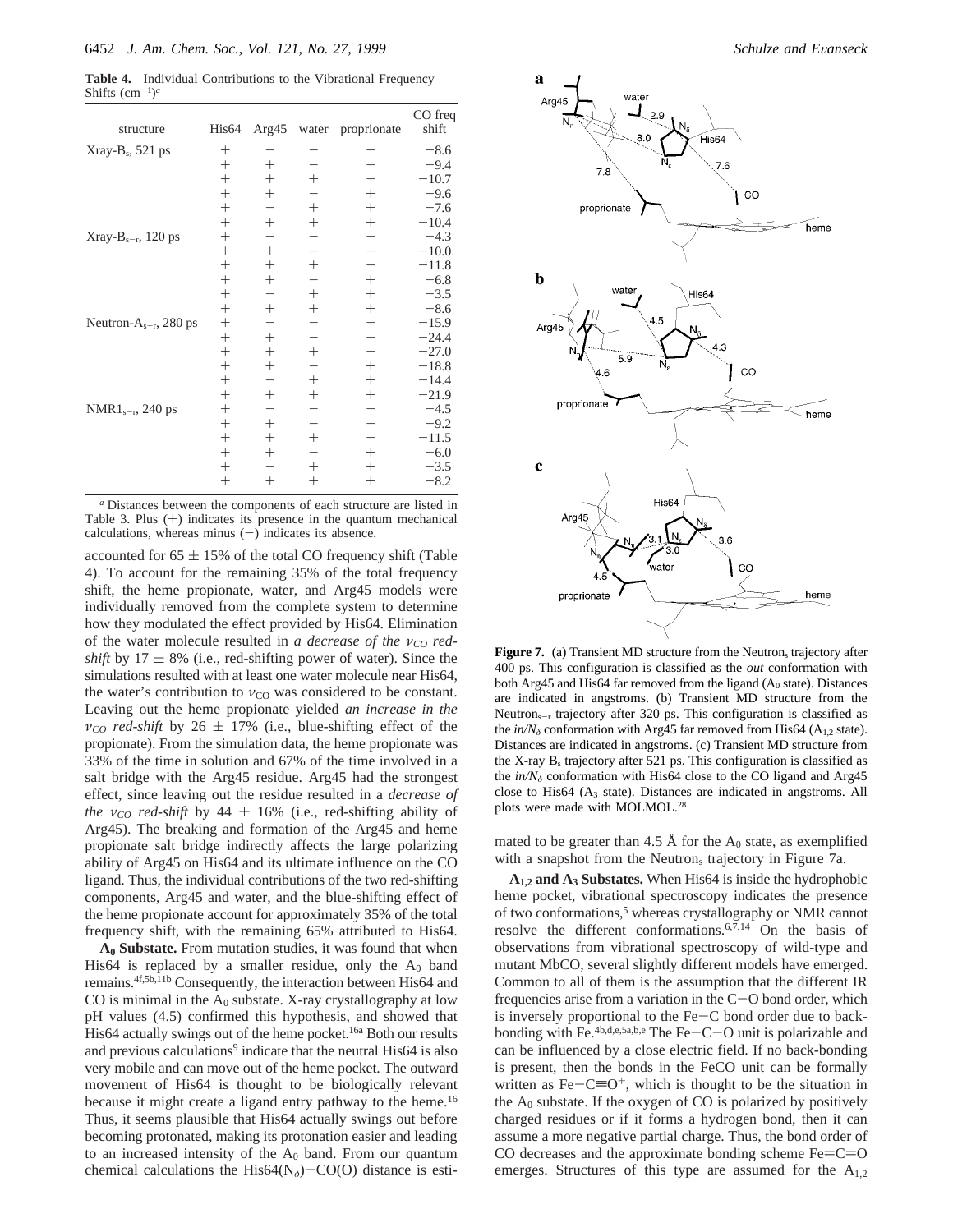

**Conformation Coordinate** 

**Figure 8.** Schematic summary of the three conformations leading to the  $A_{0-3}$  states. Barrier heights are drawn based on time scales for A-state interconversion given by Johnson et al.<sup>3p</sup> and are not to scale.

states.4d,5a,b,12b Controversy still surrounds the structure of the A3 state. Some groups have invoked polarization of the ligand's carbon atom by a negative charge (such as a lone pair of electrons at the N<sub> $\epsilon$ </sub> of His64 or at the oxygen atom of Thr67).<sup>5a,b</sup> Others attribute the frequency shifts to different orientations of the dipole associated with His64.4d Recently, it has been suggested that the four A states result from the stepwise protonation of His64 and His97 resulting in a concurrent increase in positive charge around CO.19c

On the basis of the current simulation and quantum mechanical data, we propose that the  $A_{1,2}$  states in MbCO can be induced by the proximity of His64 ( $\leq$ 4.5 Å), with Arg45 relatively far away, as shown in Figure 7b. The  $A_3$  state results when Arg45 comes simultaneously close to His64 (Figure 7c). The data in Table 3 and Figure 6 suggest that the minimum distance between His64 and Arg45 should be below 4.5 Å for the  $A_3$  state. The observation that cytochrome  $c$  peroxidase has a CO frequency of  $1905 \text{ cm}^{-1}$  through a water-assisted hydrogen bond between CO and a distal arginine residue underscores that a positively charged amino acid can have a significant and large effect on  $v_{\rm CO}$  as compared to a neutral residue with polarizing capability.<sup>29</sup> Our assignment is in agreement with the  $A_{1,2}$ models established by other groups and with the recent spectroscopic<sup>5e</sup> and computed<sup>49</sup> evidence for a hydrogen bond formed between His64 and CO. However, our  $A_3$  model is novel and contradicts previous assumptions. MbCO can interconvert between the  $A_0$  and  $A_{1,2}$  state by the swinging-out motion of His64, and between the  $A_{1,2}$  and  $A_3$  states by the appropriate translational motion of Arg45, as schematically shown in Figure 8. The model is in qualitative agreement with the time scales reported, where the  $A_0 \rightarrow A_{1-3}$  interconversion times have been estimated to range between  $10^{-6}$  and  $10^{-4}$  s depending upon solvent composition and temperature<sup>3p,s</sup> and the  $A_{1,2} \rightarrow A_3$  time at  $10^{-9}$  s.<sup>3p</sup> Thus, the movement of His64 would take ca.  $3-5$ orders of magnitude longer than the movement of Arg45, which is plausible because His64 is more buried than Arg45 and attached to helix E which is a more rigid unit than the CD loop where Arg45 is located. Also, the distances to be traveled by His64 are larger. The simulations also indicate that the Arg45 interaction with His64 is fast and frequent, since its energy of interaction is weakened due to Arg45 solvation.

It is well-known that solvent can alter the time evolution of atomic motions and molecular properties.18 Molecular dynamics simulations have been used to show that solvent slows protein motions by random collisions between the solvent and protein, and by introducing friction through a Stoke's-like dissipative

force dependent upon the solvent's viscosity, velocity, and size. Consequently, as the residues participating in the dynamical process become more solvent exposed and travel longer distances, the more influential the solvent composition upon their motion. The observed  $A_{1-3} \rightarrow A_0$  transition suggests that solvent plays a significant role in the process, since the rates measured for water and water/glycerol (75/25) mixtures differ by 2 orders of magnitude.<sup>3s</sup> The observed solvation effect for the  $A_{1-3} \rightarrow A_0$  transition is supported qualitatively by our data, where His64 makes contact with solvent molecules in all trajectories, and the average displacement (*out*-*in* conformation) of His64 (N<sub>e</sub>(H64)-O(CO)) is ca. 4 Å (Table 3). For the A<sub>1,2</sub>  $\rightarrow$  A<sub>3</sub> transition, Arg45 spends 33% of its time in solvent and its remaining time in the hydrophobic pocket. The  $(N_e(H64)$ - $N_n(R45)$ ) distance traveled during this transition is ca. 2 Å (Table 3). Since His64 moves ca. 2 Å more than Arg45, the  $A_{1-3} \rightarrow A_0$  interconversion should depend more strongly on the nature of the solvent than the  $A_{1,2} \rightarrow A_3$  transition, consistent with experimental results.<sup>3s</sup>

It has been found that the relative population of the  $A_3$  state in the crystal is larger than in solution.<sup> $4a$ </sup> A possible explanation could be that Arg45 in solution is more mobile and interacts with water molecules, whereas in the crystal it is closer to His64 and induces a stronger  $A_3$  band. Furthermore, a triple MbCO mutant with increased aromatic character near the ligand resulted in an enhanced A<sub>3</sub> state population.<sup>5d</sup> The strong cation- $\pi$ intermolecular interaction<sup>50</sup> between Arg45 and the aromatic residues may anchor the positive charge in place near the ligand, and subsequently red-shift the stretch frequency. The relative population of the A states is also different in human Mb where the  $A_3$  state amounts to only 2-3%.<sup>45</sup> Interestingly, human Mb has a lysine residue in position 45. Since lysine is smaller and structurally different than arginine, the type of interaction with His64 is expected to be less intense and lead to a dramatic decrease in the  $A_3$  intensity. In the Arg45Glu mutant, Li et al. found a decrease in the intensity of the  $A_{1,2}$  and  $A_3$  states, and an increase in the  $A_0$  state at pH 7.<sup>5b</sup> The authors attribute this shift in the relative populations to the outward movement of His64 which is no longer confined to the heme pocket. This is further support that the two residues interact with each other. The fact that two distances (His64-CO and Arg45-His64) play a role in the frequency modulation could also explain the broad peaks and large half-bandwidths observed spectroscopically. Obviously, besides the distances, the relative orientation of the groups affects  $v_{\rm CO}$  and leads to large variations in the frequencies even for similar distances (refer to Table 3).

The proposed model avoids the need to invoke protonation changes between  $N_{\epsilon}$  and  $N_{\delta}$  which have been used repeatedly to account for the frequency shifts.4d,5a In the trajectories of this study, solvent approaches only one side of His64 (pointing away from the heme pocket), even after 1.2 ns simulation time. However, to aid in the transfer of a proton leading to a change in protonation from  $N_{\epsilon}$  to  $N_{\delta}$ , His64 would have to swing out of the heme pocket. Other groups have already pointed out that there is no plausible mechanism for a change in protonation on the time scale of a nanosecond, which is the estimated interconversion time between  $A_{1,2}$  and  $A_{3}$ .<sup>3p</sup> We based our choice of protonation at the N*<sup>δ</sup>* atom of His64 on observations by neutron diffraction studies and NMR spectroscopy.<sup>6,14</sup> Recently, it was reported that His64 is primarily protonated at  $N_{\epsilon}$ .<sup>15b</sup> The current MD simulations suggest that if His64 were protonated at  $N_{\epsilon}$  then the proton would still be close enough to O(CO) to induce the frequency changes observed by IR